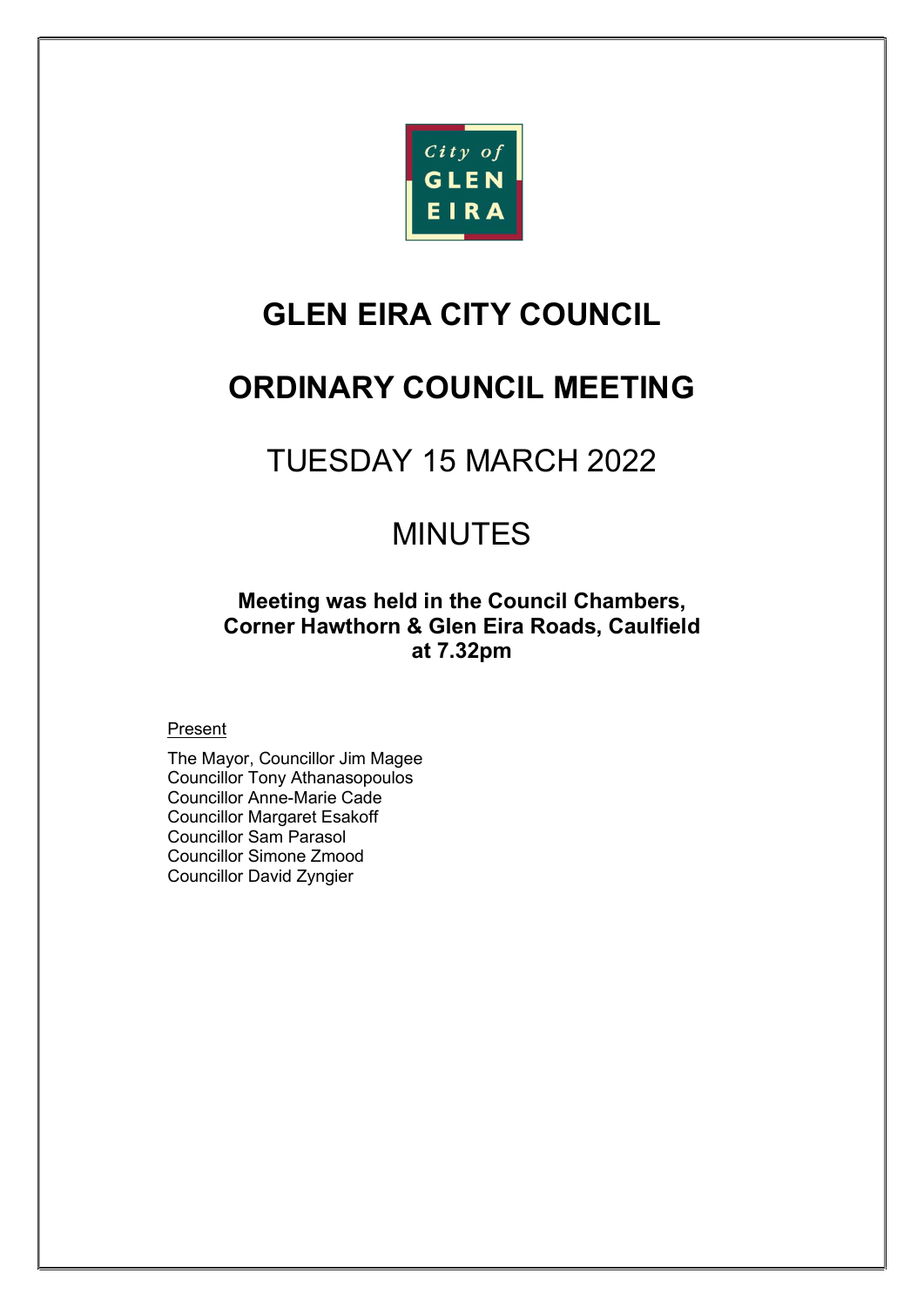### INDEX

| 1. |             |                                                                                                                          |  |
|----|-------------|--------------------------------------------------------------------------------------------------------------------------|--|
| 2. |             |                                                                                                                          |  |
| 3. |             | REMINDER TO DECLARE ANY CONFLICTS OF INTEREST IN ANY ITEMS ON                                                            |  |
| 4. |             | <b>CONFIRMATION OF MINUTES OF PREVIOUS COUNCIL MEETINGS  5</b>                                                           |  |
| 5. |             | RECEPTION AND READING OF PETITIONS AND JOINT LETTERS 5                                                                   |  |
|    |             |                                                                                                                          |  |
| 6. |             | <b>REPORTS BY DELEGATES APPOINTED BY COUNCIL TO VARIOUS</b>                                                              |  |
| 7. |             | REPORTS FROM COMMITTEES AND RECORDS OF ASSEMBLY  6                                                                       |  |
|    | 7.1         |                                                                                                                          |  |
|    |             |                                                                                                                          |  |
|    | 7.2         |                                                                                                                          |  |
|    |             |                                                                                                                          |  |
| 8. |             |                                                                                                                          |  |
|    | 8.1         |                                                                                                                          |  |
|    | 8.2         |                                                                                                                          |  |
|    | 8.3         | Consideration of submissions received during exhibition of Planning<br>Scheme Amendment C220 (Planning Scheme Update) 16 |  |
|    | 8.4         | Consideration of submissions received during exhibition of Planning                                                      |  |
|    | 8.5         | Scheme Amendment C218 (Open Space Contribution Rate) 17                                                                  |  |
|    | 8.6         |                                                                                                                          |  |
|    | 8.7         |                                                                                                                          |  |
|    | 8.8         |                                                                                                                          |  |
|    | 8.9<br>8.10 |                                                                                                                          |  |
|    |             |                                                                                                                          |  |
|    |             |                                                                                                                          |  |
|    |             | 8.14 Glen Huntly Level Crossing Removal Project Advocacy Document 22                                                     |  |
|    |             |                                                                                                                          |  |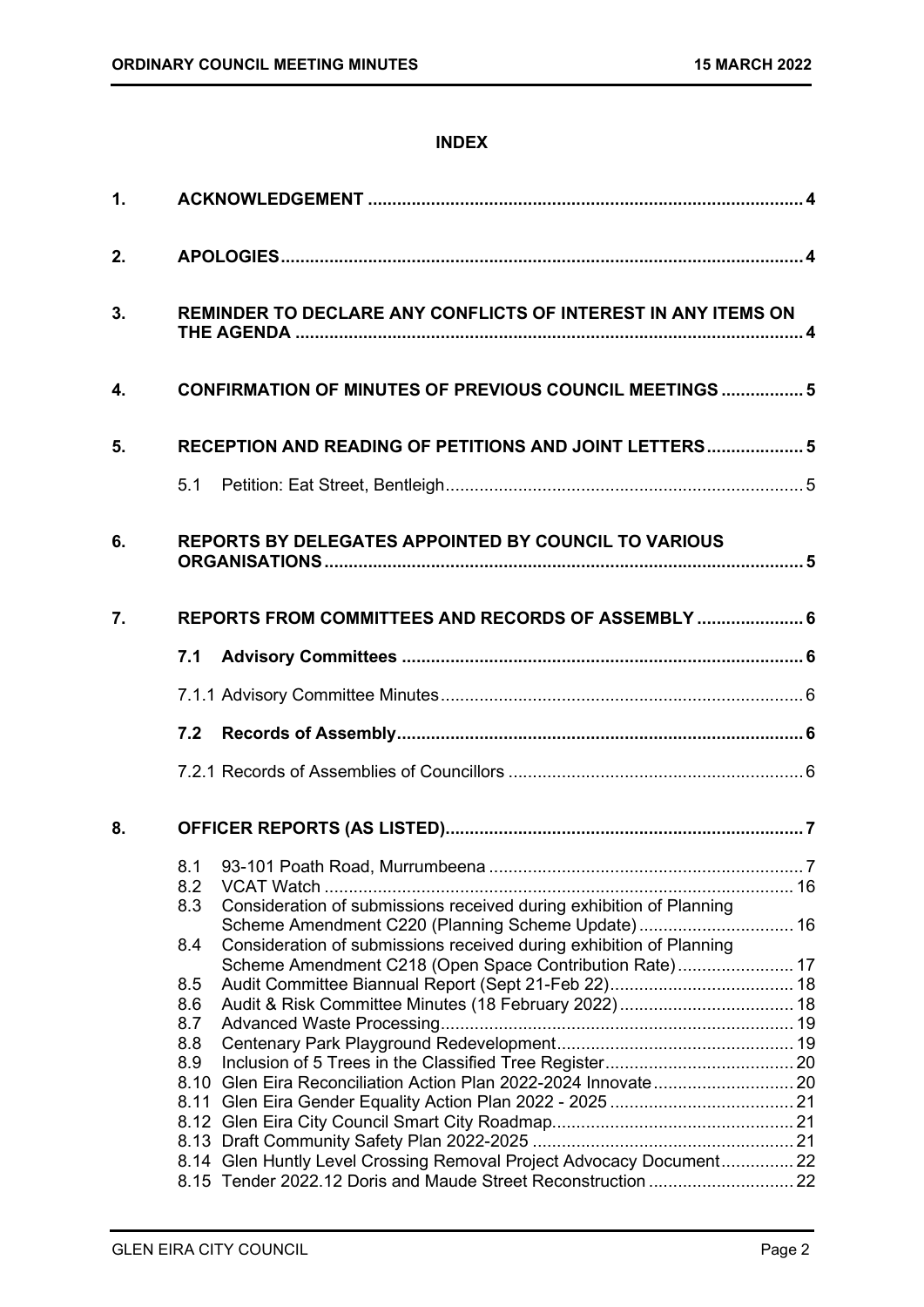|     | 8.16 Sale of discontinued drainage reserve abutting 10, 18, 22-24, 28-30A and<br>36 Halstead Street, 4 Cromwell St and 115 Hawthorn Road Caulfield North. 23 |  |
|-----|--------------------------------------------------------------------------------------------------------------------------------------------------------------|--|
|     |                                                                                                                                                              |  |
|     | 8.18 Tender 2022.154 Internal Refurbishment of Caulfield Town Hall (Ground                                                                                   |  |
|     |                                                                                                                                                              |  |
|     |                                                                                                                                                              |  |
|     |                                                                                                                                                              |  |
| 9.  |                                                                                                                                                              |  |
| 10. |                                                                                                                                                              |  |
|     |                                                                                                                                                              |  |
|     |                                                                                                                                                              |  |
|     | 10.1.1 International Holocaust Remembrance Alliance (IHRA) working                                                                                           |  |
|     |                                                                                                                                                              |  |
|     |                                                                                                                                                              |  |
|     |                                                                                                                                                              |  |
|     |                                                                                                                                                              |  |
| 11. |                                                                                                                                                              |  |
|     |                                                                                                                                                              |  |
|     |                                                                                                                                                              |  |
|     |                                                                                                                                                              |  |
| 12. |                                                                                                                                                              |  |
|     |                                                                                                                                                              |  |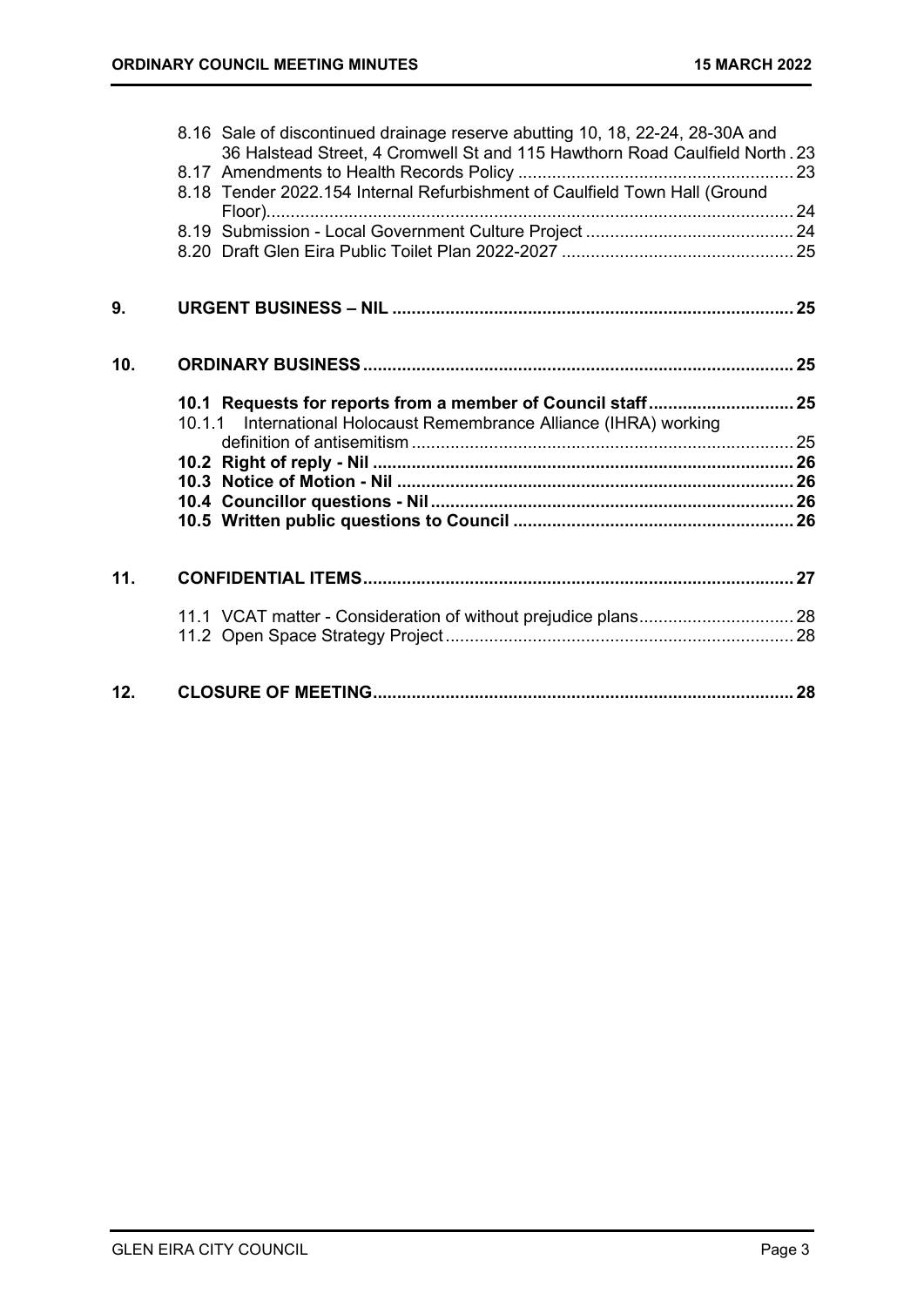

### 1. ACKNOWLEDGEMENT

The Mayor read the acknowledgement.

Glen Eira City Council Acknowledges the peoples of the Kulin Nation as Traditional Owners and Custodians, and pay our respect to their Elders past, present and emerging. We Acknowledge and uphold their continuing relationship to land and waterways. Council extends its respect to all Aboriginal and Torres Strait Islander peoples.

### 2. APOLOGIES

.

Apologies were received from Cr Zhang and Cr Pilling

Moved: Cr Esakoff Seconded: Cr Parasol

That the apology from Cr Li Zhang and Cr Neil Pilling be received and noted.

## CARRIED UNANIMOUSLY

### 3. REMINDER TO DECLARE ANY CONFLICTS OF INTEREST IN ANY ITEMS ON THE AGENDA

Councillors were reminded of the requirement for disclosure of conflicts of interest in relation to items listed for consideration on the Agenda, or any item that was considered at this meeting, in accordance with Section 130(2) of the Local Government Act 2020 and Rule 60(3) of the Glen Eira City Council Governance Rules. Councillors were then invited to indicate any such conflict of interest.

Cr Magee - Item Number 8.1 – 93-101 Poath Road, Murrumbeena

### Procedural Motion

Moved: Cr Parasol Seconded: Cr Zmood

That Council:

- 1. considers the meeting to be adjourned for 10 minutes from the commencement of any technical problem which prevents Council from livestreaming the meeting; and
- 2. adjourns the meeting in the event livestreaming cannot be resumed within 30 minutes from the commencement of the technical problem which prevents livestreaming on Council's website with the meeting to be reconvened on Wednesday 16 March 2022 at 7.30pm via livestreaming.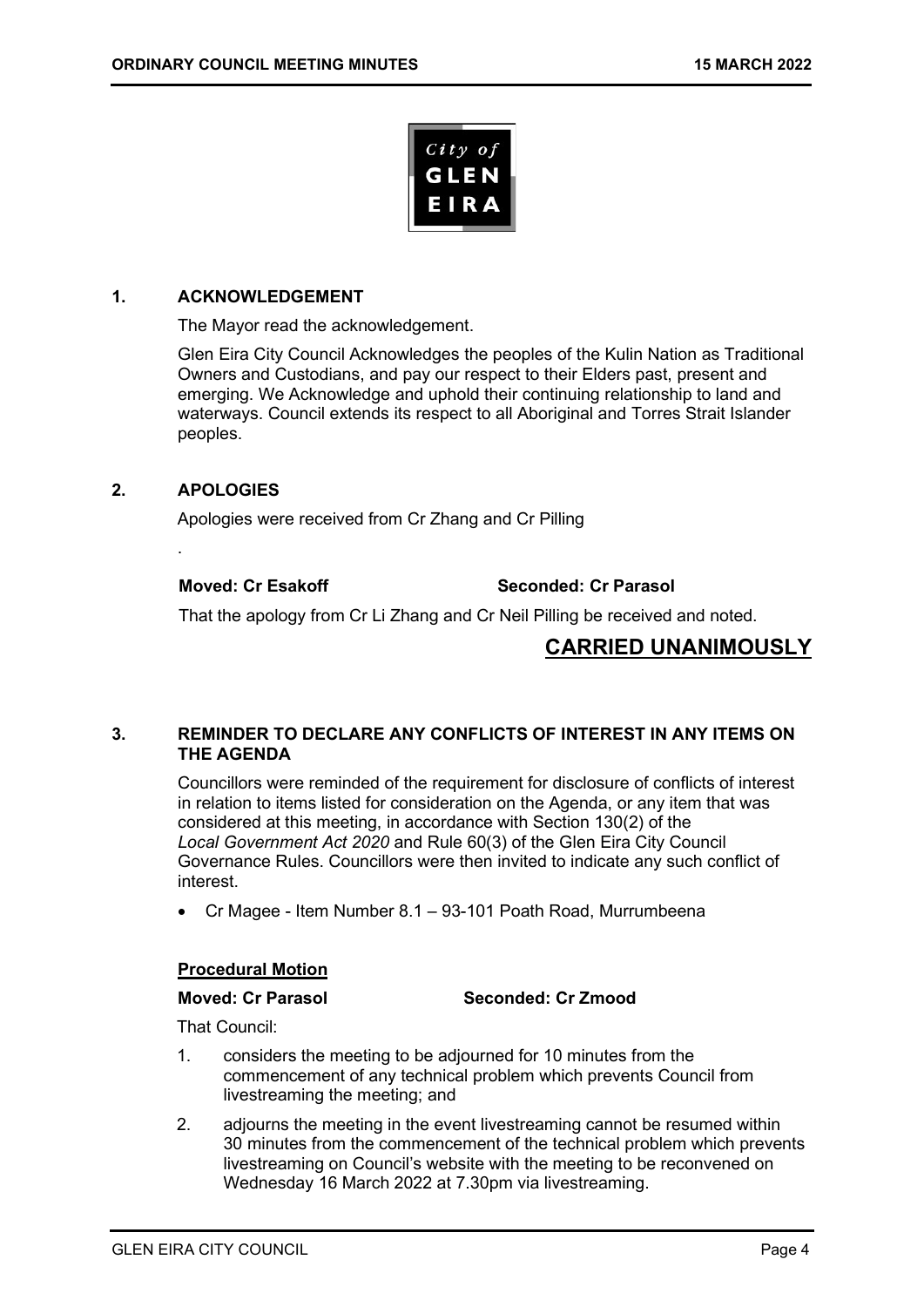### 4. CONFIRMATION OF MINUTES OF PREVIOUS COUNCIL MEETINGS

Moved: Cr Esakoff Seconded: Cr Cade

That the minutes of the Ordinary Council Meeting held on 22 February 2022 be confirmed.

# CARRIED UNANIMOUSLY

### 5. RECEPTION AND READING OF PETITIONS AND JOINT LETTERS

### 5.1 PETITION: EAT STREET, BENTLEIGH

A petition containing 149 signatures was submitted to the Council Meeting.

The petition read as follows:

'We the undersigned residents request that Council reconsider the decision to:

- 1. Relocate the traffic pedestrian lights from the central position that which they are currently in. this will inconvenience local businesses, customers and pedestrians, once moved, they will then be too close to the traffic lights near the station, which will cause traffic congestion.
- 2. Close Vickery Street and restrict it to only one-way traffic. This will lead to major traffic concerns.
- 3. Loss of carpark spaces directly on Centre Road. This will impact local businesses as well as inconvenience customers and residents.'

Moved: Cr Zmood Seconded: Cr Zyngier

That Council:

- 1. receives and notes the petition; and
- 2. refers the petition to the Director Community Assets and Leisure for consideration.

# CARRIED UNANIMOUSLY

### 6. REPORTS BY DELEGATES APPOINTED BY COUNCIL TO VARIOUS **ORGANISATIONS**

Cr Athanasopoulos reported on a recent meeting of the Metropolitan Transport Forum.

Cr Zmood reported on the Metropolitan Local Government Waste Forum meeting.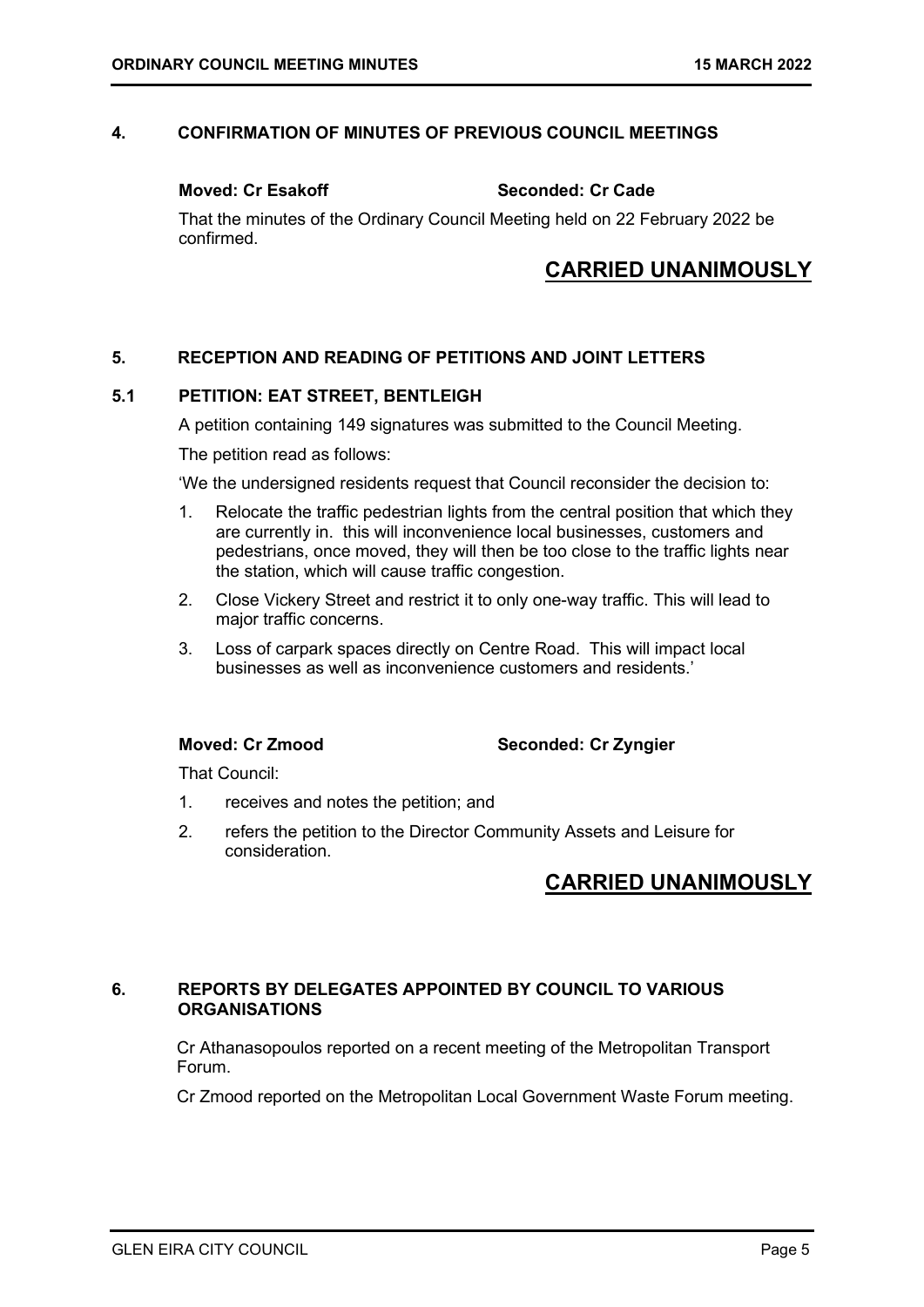### 7. REPORTS FROM COMMITTEES AND RECORDS OF ASSEMBLY

### 7.1 Advisory Committees

### 7.1.1 ADVISORY COMMITTEE MINUTES

### Moved: Cr Zyngier Seconded: Cr Athanasopoulos

That the minutes of the Advisory Committee meeting as shown below be received and noted and that the recommendations of the Committee be adopted.

1. Youth Advisory Committee Meeting Minutes – 17 February 2022.

# CARRIED UNANIMOUSLY

### 7.2 Records of Assembly

### 7.2.1 RECORDS OF ASSEMBLIES OF COUNCILLORS

### Moved: Cr Esakoff Seconded: Cr Cade

That the Records of the Assemblies as shown below be received and noted.

- 1. 8 February 2022 Assembly;
- 2. 15 February 2022 Assembly; and
- 3. 22 February 2022 Pre-meeting

# CARRIED UNANIMOUSLY

### Public Participation

The Mayor invited members of the community who were present to ask a question or make a statement to Council.

There were 2 residents who presented to Council.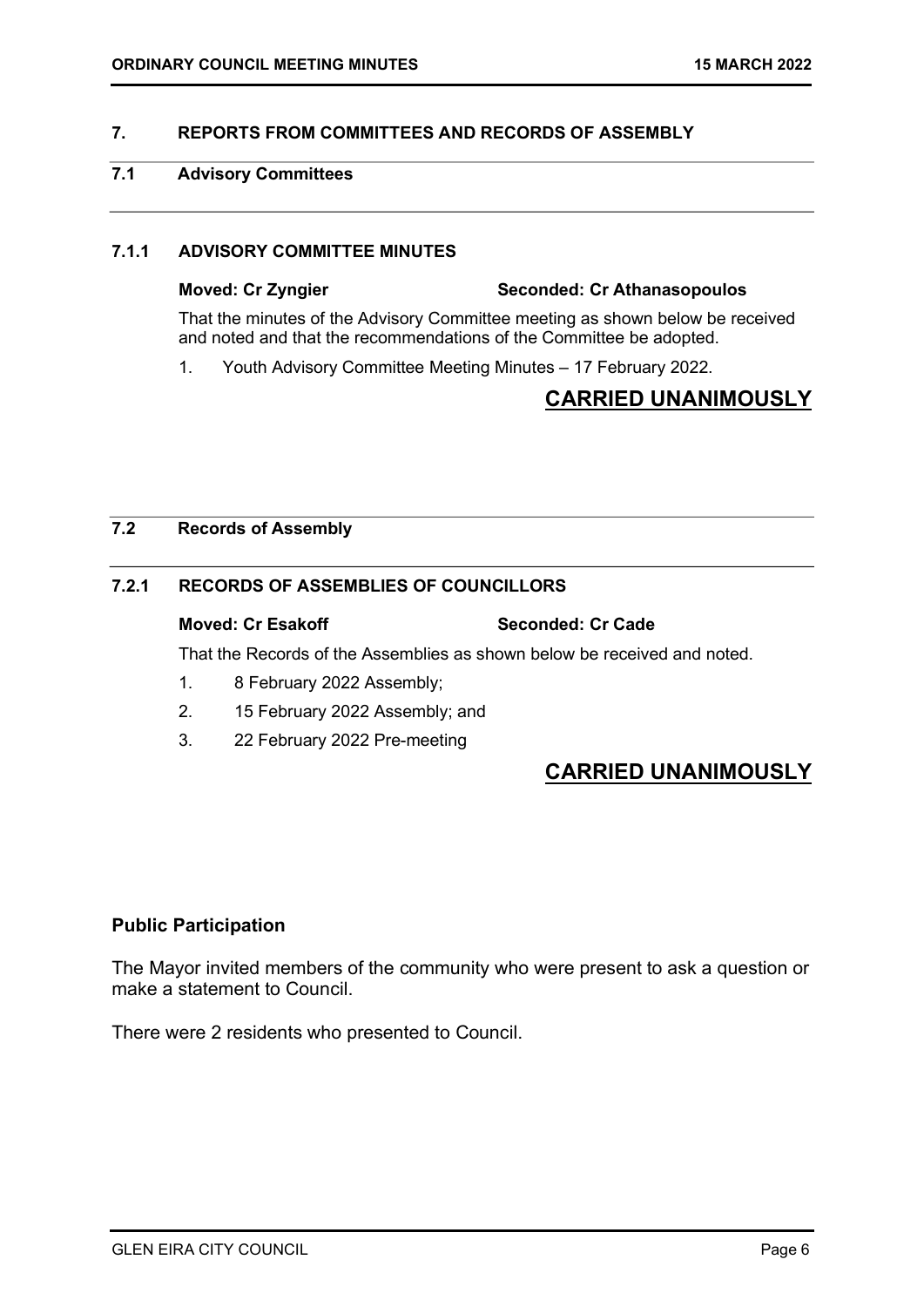It is recorded that Cr Magee declared a General Conflict of Interest in item 8.1 – 93-101 Poath Road, Murrumbeena given he has a family member who has a property in close proximity to the application site. Cr Magee vacated the Chamber at 7:52pm prior to any discussion on this matter.

Cr Esakoff as the immediate past Mayor took the Chair for item 8.1.

### 8. OFFICER REPORTS (AS LISTED)

### 8.1 93-101 POATH ROAD, MURRUMBEENA

### Moved: Cr Athanasopoulos Seconded: Cr Zyngier

That Council issues a Notice of Decision to Grant a Planning Permit for Application No. GE/DP-34934/2021 for construction of a multi storey mixed use building comprising shops, apartments and a basement, use of the building for the purpose of apartments (frontage to Rosella Street greater than 2 metres) and reduction of the car parking requirement for the shops at 93-101 Poath Road, Murrumbeena in accordance with the following conditions:

### Amended plans

1. Before the development starts, amended plans to the satisfaction of the Responsible Authority must be submitted to, and approved by, the Responsible Authority. When approved, the plans will be endorsed and will then form part of the permit. The plans must be drawn to scale with dimensions and must generally accord with the plans submitted with the application (identified as Drawing Numbers.TP.0001-TP.1010, TP.2100- TP.2103, TP.3001, TP.3100, all Revision B and dated 13 December 2021, TP.5000-TP.5301, dated 8 November 2021 and the Development Summary (four pages, dated 20 December 2021), prepared by Cera Stribley, but modified to show:

### Building Design

- (a) The building will be reduced in height by deleting levels 4 and 6.
- (b) A minimum of 193sqm of Provision of communal open space and designed to comply with Standard D8 (Solar access to communal open space).
- (c) Balcony sizes for all apartments designed to achieve compliance with Standard D19 (Private open space), with any consequential changes absorbed within the remainder of the approved building envelope.
- (d) Screening measures between balconies from Level 4 and above, ensuring they are integrated into the building.
- (e) The Development Summary to correct the number of bedrooms for Apartment 412 from 2 to 1.
- (f) The provision of a cantilevered verandah over each footpath that is continuous and extends 750mm from the face of the kerb and has a height to its underside of 3.0m, with the exception of avoiding street services such as electricity poles.
- (g) Enlarged elevations of all ground level services, louvres and garage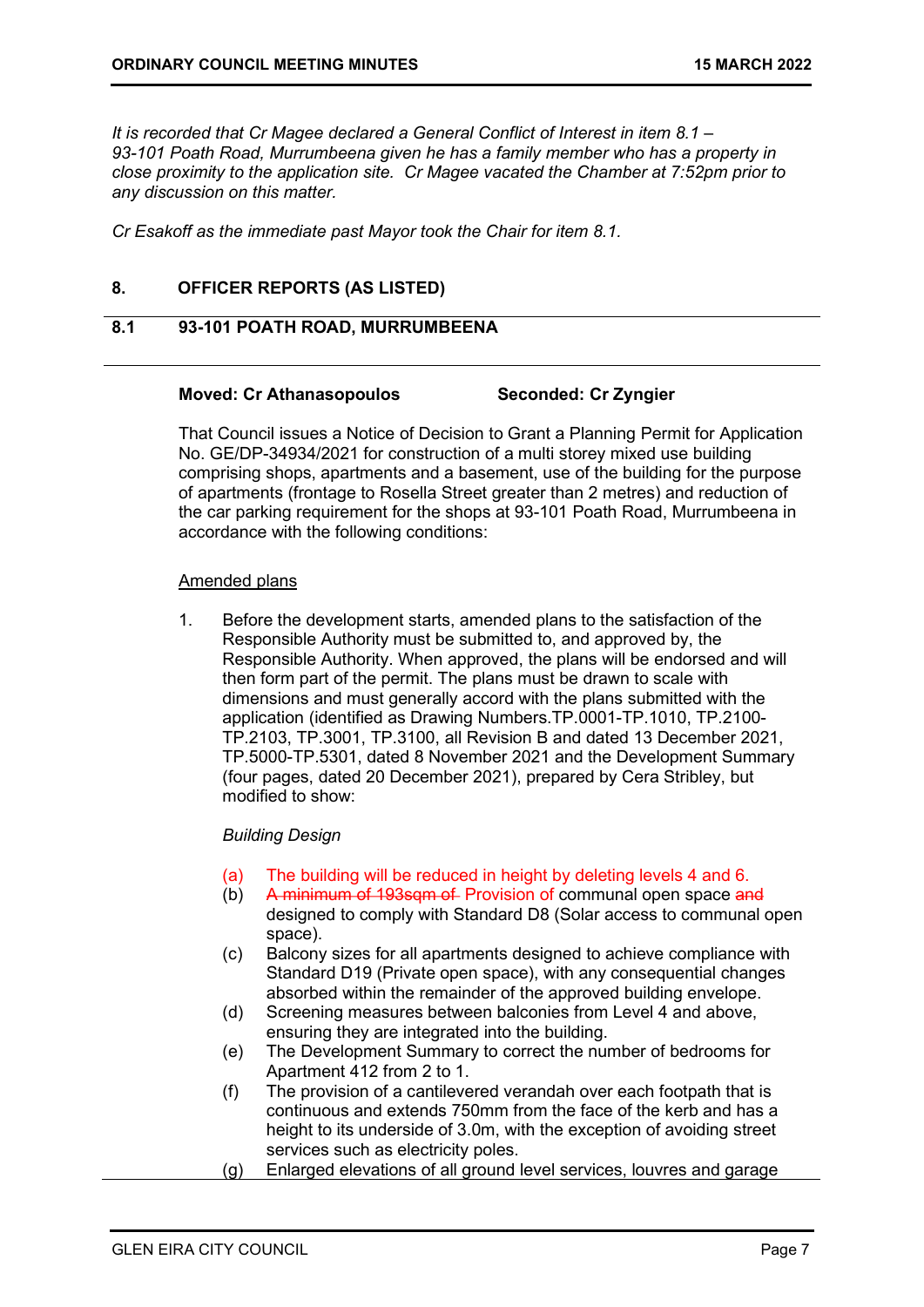door to parking areas visible from the public realm, including materials and dimensions, ensuring they are integrated into the building.

- (h) All ground floor glazing along the Poath Road, Railway Parade and Rosella Street frontages noted as clear.
- (i) The vertical architectural columns and associated banding for Level 7 deleted.
- (j) Overlooking diagrams demonstrating overlooking impacts to the east facing habitable room windows of 48A Rosella Street and any mitigation measures required to limit overlooking within 9.0m of those windows.
- (k) The addition of any changes or notes as recommended in the Sustainability Management Plan referred to in Condition 14.
- (l) The addition of any changes or notes as recommended in the Acoustic Report referred to in Condition 16.

### Car Park and Bicycle Facilities Design

- (m) Notations that the sightline triangles shown on the Ground Level plan will contain no objects or vegetation higher than 900mm in height.
- (n) Correction of the number of car parking spaces in the notation on Basement 02 from 42 to 36.
- (o) Correction of the development summary to show 8 car spaces for shops.
- (p) The splays at ground level in the north-west and south-west corners of the building noted as not containing any objects and integrated into the public realm.
- (q) The accessway width adjacent to car spaces 3, 4 and 5 within the Ground Level increased to 6.4m or swept path analysis demonstrating reasonable accessibility.
- (r) Swept path analysis demonstrating reasonable accessibility to car space 26 within the Basement Level 2 and any changes required shown on the plans.
- (s) An assessment by a suitably qualified traffic engineer for car spaces 1 and 2 within the Ground Level, which considers the safe access of these spaces from a visibility perspective and any recommendations to improve this shown on the plans.
- (t) Section diagrams demonstrating that the storage provisions above car spaces will not encroach more than 900mm into the car space and will have a clearance of at least 1.35m.
- (u) Bicycle spaces dimensioned in accordance with Clause 52.34-6 of the Glen Eira Planning Scheme.

### Landscape Design

(v) A landscape plan in accordance with Condition 4.

### Layout must not be altered

2. The development as shown on the endorsed plans must not be altered or modified (unless the Glen Eira Planning Scheme specifies a permit is not required) without the prior written consent of the Responsible Authority.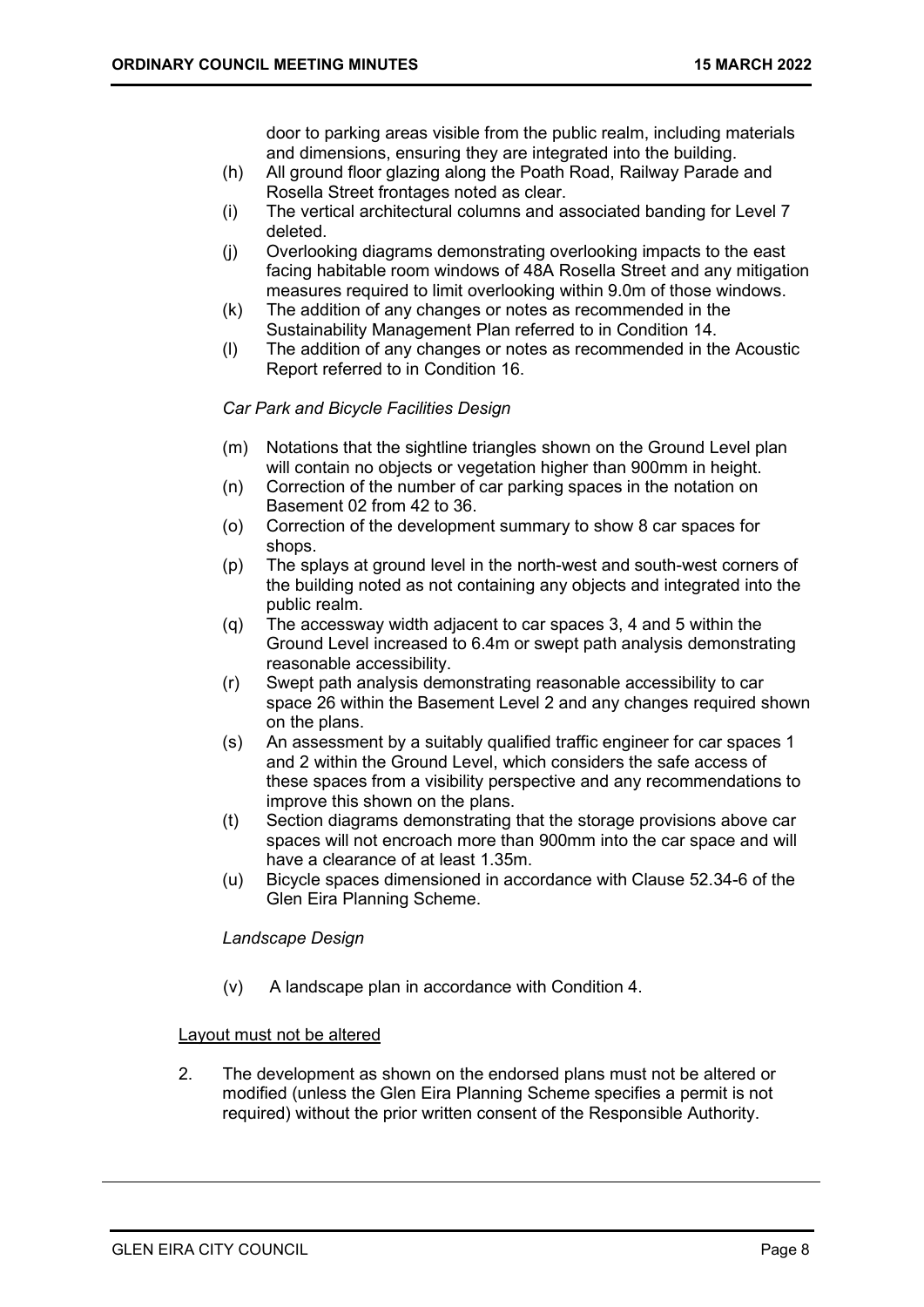### Public Realm Management Plan

- 3. Before the building is occupied, a Public Realm Management Plan to the satisfaction of the Responsible Authority must be submitted to and approved by the Responsible Authority. When approved the plan will be endorsed and will then form part of the permit. The plan must be prepared by a suitably qualified urban design professional and must be drawn to scale and dimensioned. The plan must include:
	- (a) Plans, elevations, treatments and materials schedules prepared in conjunction with the responsible authority for the public areas along Poath Road, Railway Parade and Rosella Street.
	- (b) Description of proposed works, including proposed landscaping, surface treatments, street furniture (including signage, bins, seats, bicycle facilities, gates, fences and the like).
	- (c) Details of water sensitive urban design.
	- (d) A plan defining the area the works are to be undertaken.
	- (e) Vehicle and pedestrian access arrangements including any signage or safety measures.

Before the building is occupied, the requirements of the endorsed Public Realm Management Plan must be carried out and completed to the satisfaction of the Responsible Authority.

### Landscape plan

- 4. Before the development starts, a detailed Landscape Plan to the satisfaction of the Responsible Authority must be submitted to and approved by the Responsible Authority. When the Landscape Plan is approved, it will be endorsed and form part of the permit. The Landscape Plan must incorporate:
	- (a) A planting schedule of all proposed vegetation including botanical names; common names; pot sizes; sizes at maturity; quantities of each plant; and details of surface finishes of pathways and driveways.
	- (b) The provision of irrigation systems and maintenance access for all landscaped areas.
	- (c) Landscaping and planting as shown on the development plans.

### Completion of landscaping

5. Before the building is occupied, or by such later date as approved in writing by the Responsible Authority, the landscaping works shown on the endorsed Landscaping Plan must be carried out and completed to the satisfaction of the Responsible Authority.

### Landscaping maintenance

- 6. The landscaping shown on the endorsed Landscaping Plan must be maintained to the satisfaction of the Responsible Authority including by:
	- (a) Implementing and complying with the provisions, recommendations and requirements of the endorsed landscape plan.
	- (b) Not using the areas set aside on the endorsed landscape plan for landscaping for any other purpose.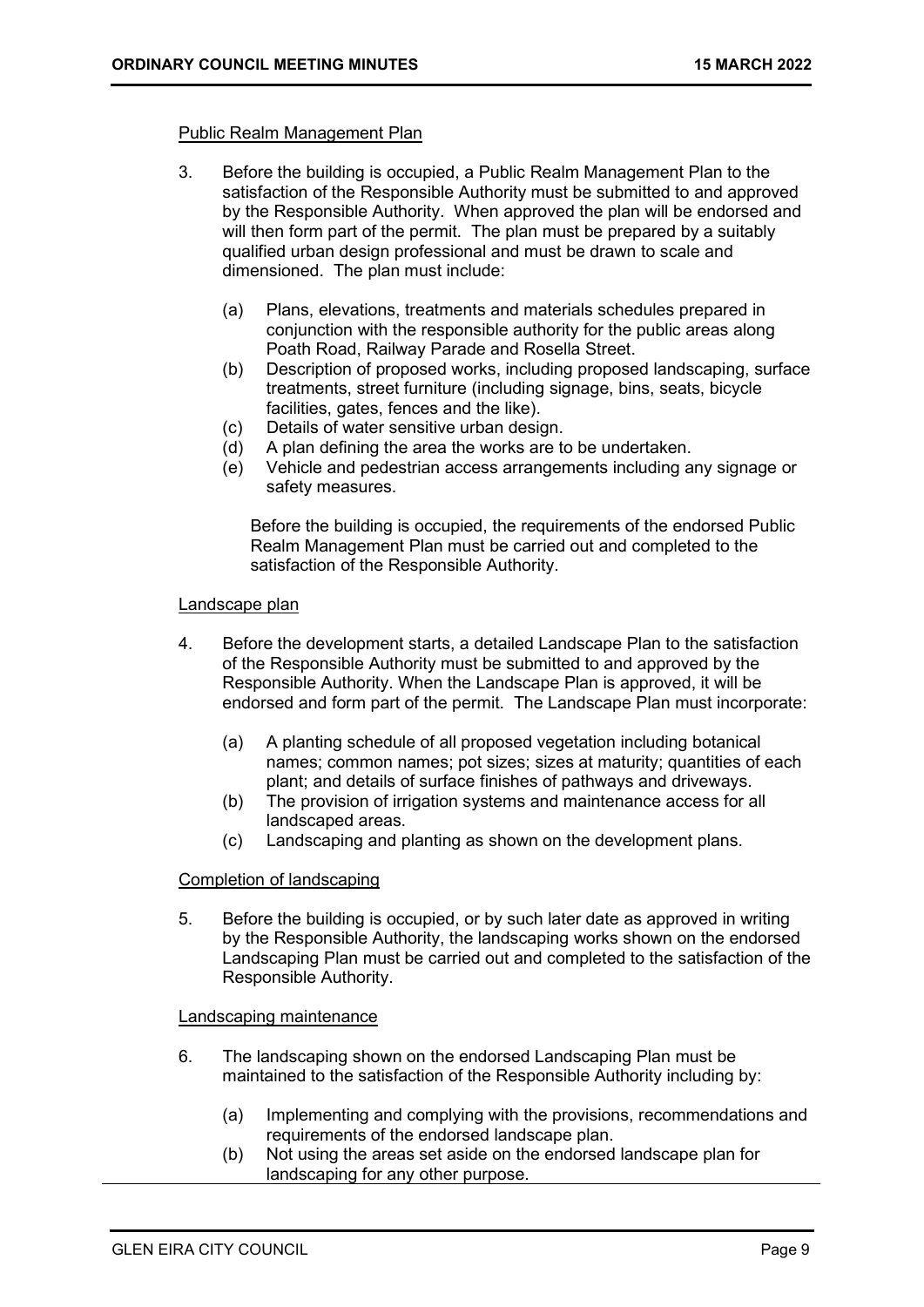(c) Replacing any dead, diseased, dying or damaged plants.

### Street tree protection

7. Before the development starts (including any site preparations or demolition), tree protection fencing must be assembled around the existing street trees around the site to isolate the tree protection zone (TPZ) in accordance with AS 4970–2009 Protection of Trees on Development Sites and is to remain in place until the development is complete (including the landscaping phase).

The TPZ must be clearly signed, identifying the area as a TPZ and must include the standard restrictions to activities as outlined AS 4970–2009. The TPZ fencing is to be located within the nature strip area to ensure the footpath remains open for public access. Fencing should be assembled as follows:

- (a) Fencing aligned to the footpath edge.
- (b) Fencing aligned to the back of the kerb.
- (c) Fencing extending to the edge of TPZ in either direction from the trunk.

Fencing can be reduced to the edge of the proposed crossovers only when excavation and construction of the crossover is to occur. No alteration to the TPZ fencing may be undertaken except with the prior written consent of the Responsible Authority.

8. Construction within the TPZ of the street trees should be constructed under arborist supervision, using tree-sensitive methods.

### Construction Management Plan

- 9. Before the development starts including demolition and excavation, a Construction Management Plan (CMP) to the satisfaction of the Responsible Authority must be submitted to and approved by the Responsible Authority. When approved, the plan will be endorsed and will then form part of the permit. The CMP must show:
	- (a) Delivery and unloading points and expected frequency.
	- (b) Truck haulage routes, circulation spaces and queuing lanes.
	- (c) Details how traffic and safe pedestrian access will be managed. These must be in the form of a Traffic Management Plan designed by a suitably qualified traffic practitioner.
	- (d) A liaison officer for contact by owners / residents and the Responsible Authority in the event of relevant queries or problems experienced.
	- (e) An outline of requests to occupy public footpaths or roads, or anticipated disruptions to local services.
	- (f) Any requirements outlined within this permit as required by the relevant referral authorities.
	- (g) Construction activity must only occur between the hours of 7.00 am and 6.00 pm, Monday to Friday, 9.00 am to 3.00 pm on Saturday and no construction on Sunday and Public Holidays.
	- (h) Measures to control noise, dust, water and sediment laden runoff.
	- (i) Measures to ensure that subcontractors or tradespersons operating on the site are aware of the requirements of the CMP.
	- (j) Any construction lighting designed, baffled and located to prevent any adverse effect from light spill to the amenity of abutting and adjoining land.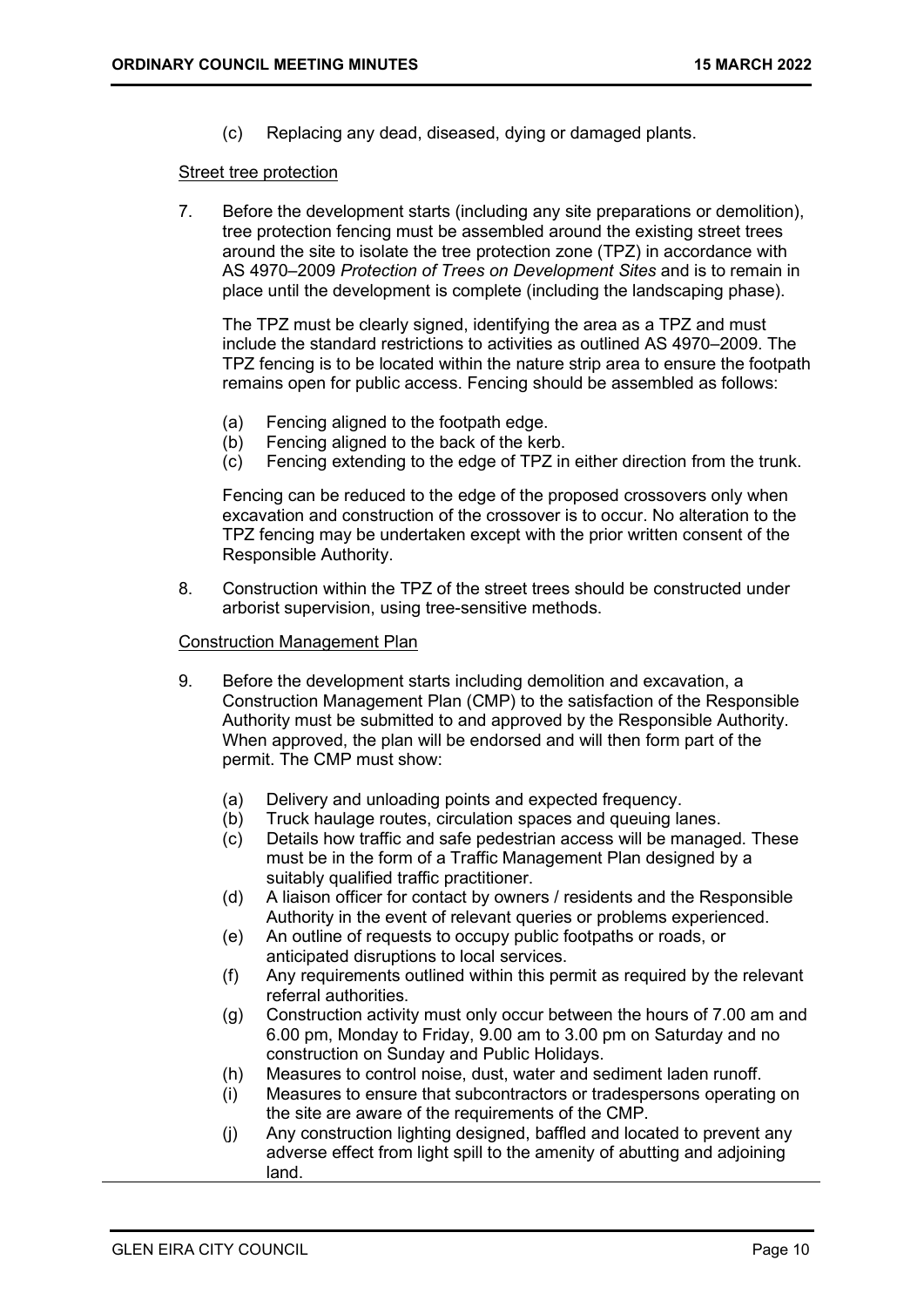### Implementation of Construction Management Plan

10. All construction (including demolition and excavation) must be carried out and complied with in accordance with the approved Construction Management Plan to the satisfaction of the Responsible Authority and must not be varied except with the prior written consent of the Responsible Authority.

### Waste Management Plans

- 11. Before the development starts, a Waste Management Plan (WMP) to the satisfaction of the Responsible Authority must be submitted to and approved by the Responsible Authority, which is generally in accordance with the WMP submitted with the application, prepared by One Mile Grid and dated 5 November 2021. When approved, the WMP must outline the collection and disposal of waste and recyclables associated with the proposed use on the site, but modified to including the following:
	- (a) The glass only recycling bin size in the residential bin store changed from 1 x 660l to 3 x 240l.
	- (b) Swept path analysis demonstrating that the collection vehicle can access the relevant bin storage areas to achieve on-site collection at all times.

### Implementation of the Waste Management Plan

12. The provisions, recommendations and requirements of the endorsed WMP must be implemented and complied with to the satisfaction of the Responsible Authority and must not be varied except with the prior written consent of the Responsible Authority.

### Waste and recycling area

13. Provision must be made on the land for the storage of waste and recyclables. This area must be screened from public view and be maintained in a clean condition and without offensive odour to the satisfaction of the Responsible Authority.

### Implementation of the Sustainability Management Plan

14. The provisions, recommendations and requirements of the endorsed SMP must be implemented and complied with to the satisfaction of the Responsible Authority and must not be varied except with the prior written consent of the Responsible Authority.

### Acoustic report

15. Before the development starts, an amended Acoustic Report to the satisfaction of the Responsible Authority must be submitted to and approved by the Responsible Authority which is generally in accordance with the Acoustic Report submitted with the application, prepared by Enfield Acoustics Noise Vibration and dated 10 December 2021. When approved, the Acoustic Report will be endorsed and will then form part of the permit. The amended Acoustic Report must: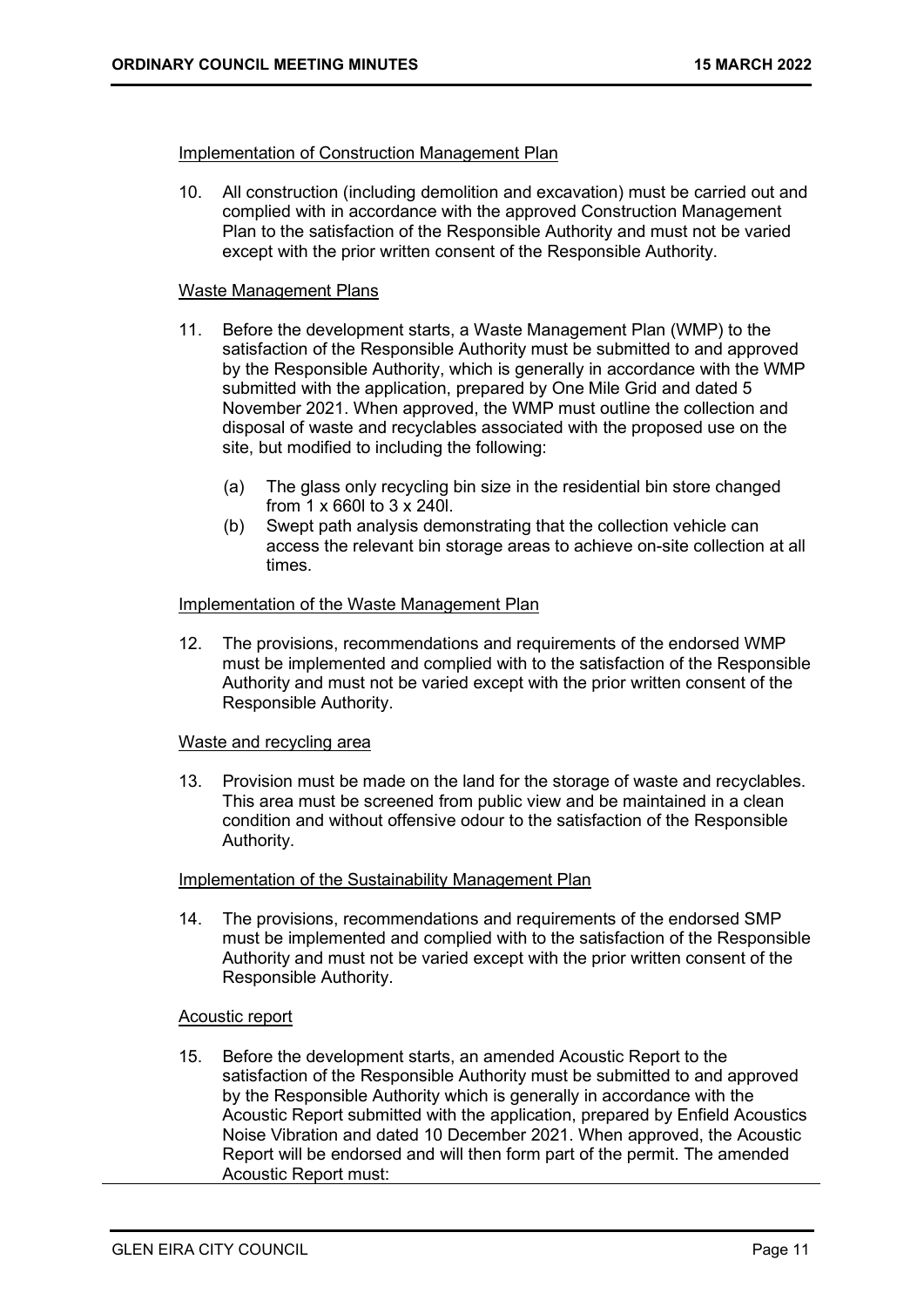- (a) Be prepared to protect residents within the building and in the dwellings to the west at 48-48A Rosella Street and 50 Railway Parade from external noise from any mechanical plant and equipment servicing the development.
- (b) Include measures that achieve noise levels in the living rooms and bedrooms in accordance with accepted sleep disturbance criteria, EPA Publication 1254.2 and any other relevant guideline or Australian Standard.

### Implementation of the Acoustic Report

16. The provisions, recommendations and requirements of the endorsed Acoustic Report must be implemented and complied with to the satisfaction of the Responsible Authority and must not be varied except with the prior written consent of the Responsible Authority.

### Car parking areas

- 17. Before the building is occupied, the areas set aside for the parking of vehicles and access lanes as shown on the endorsed plans must be:
	- (a) Fully constructed.
	- (b) Properly formed to such levels that may be used in accordance with the plans.
	- (c) Surfaced with an all-weather surface or seal coat (as appropriate).
	- (d) Drained and maintained in a continuously usable condition.
	- (e) Line marked to indicate each car space, loading bay and/or access lane.
	- (f) Clearly marked to show the direction of traffic along access lanes and driveways.

All to the satisfaction of the Responsible Authority.

### Environmental assessment

- 18. Before the development starts (other than for necessary demolition and investigation works forming part of the environmental site assessment process), a Preliminary Risk Screen Assessment Statement to the satisfaction of the Responsible Authority must be submitted to and approved by the Responsible Authority. The Preliminary Risk Screen Assessment Statement must be prepared by a suitably qualified environmental professional in accordance with the Potentially Contaminated Land General Practice Note (Department of Environment, Land, Water and Planning, July 2021). The report must include recommendations as to whether the condition of the land requires an Environmental Audit to be conducted taking into account the proposed uses. The permit holder must comply with the findings of the Preliminary Risk Screen Assessment Statement to the satisfaction of the Responsible Authority, including if required the preparation of an Environmental Audit.
- 19. If, in accordance with Condition 19, an Environmental Audit is required, then before the development starts (other than for necessary excavation, demolition and investigation works) an Environmental Audit must be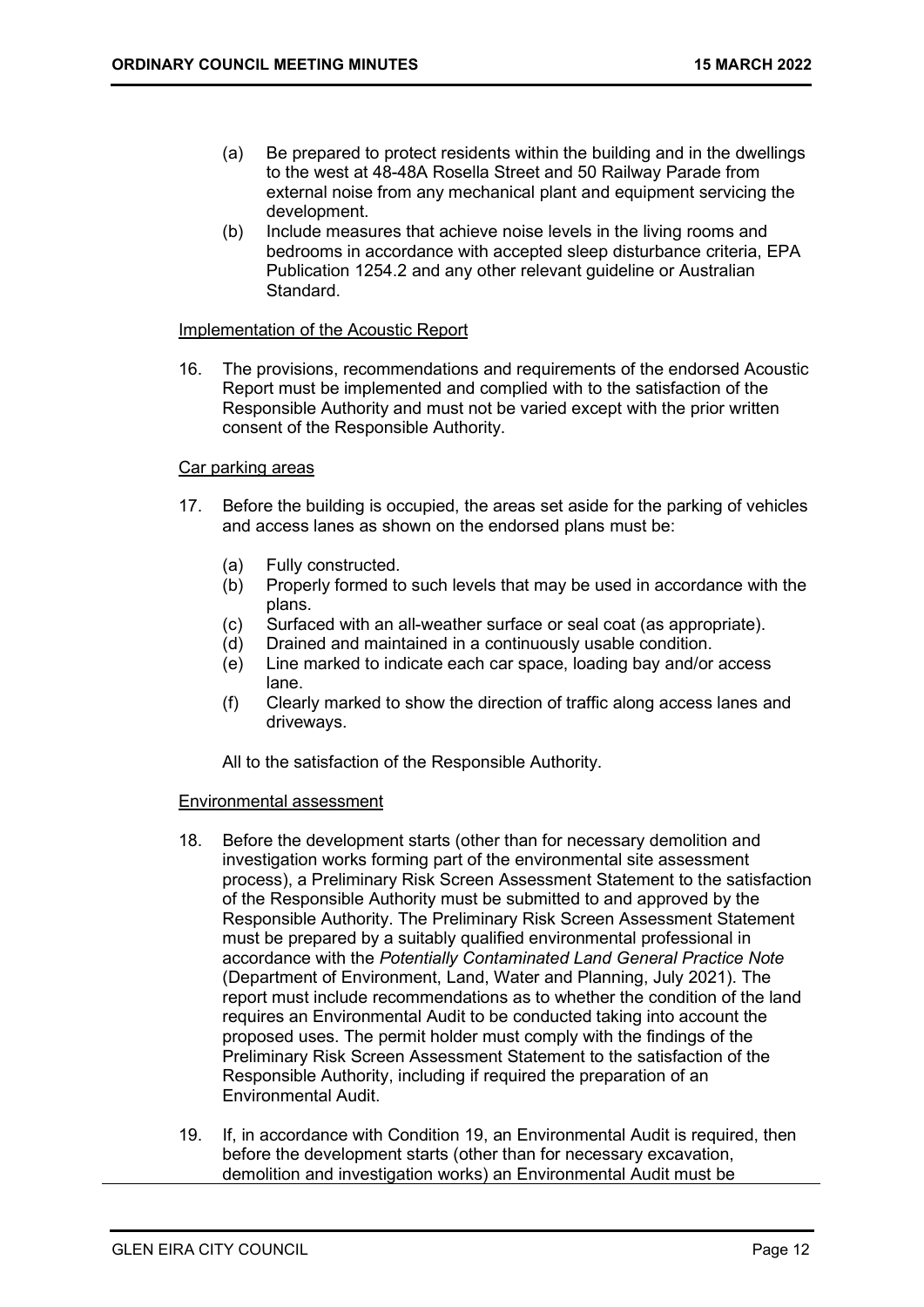undertaken pursuant to section 208 of the Environment Protection Act 2017 and an Environmental Audit Statement prepared and provided to the Responsible Authority.

- 20. Where an Environmental Audit Statement is issued for the land in accordance with Condition 20:
	- (a) The buildings and works and the uses of the land that are the subject of this permit must comply with all directions and conditions contained within the Statement to the satisfaction of the Responsible Authority.
	- (b) Before the use or development starts (other than for necessary excavation, demolition and excavation works) and before the issue of an Occupancy Permit under the Building Act 1993, a letter prepared by an Environmental Auditor appointed under Division 1 of Part 8.3 of the Environment Protection Act 2017 must be submitted to the Responsible Authority to verify the directions and conditions contained in the Environmental Audit Statement are satisfied.
	- (c) Where any condition of that Statement requires any maintenance or monitoring of an ongoing nature, the Owner must enter into an Agreement with Council under section 173 of the Planning and Environment Act 1987. Where a section 173 Agreement is required, the Agreement must be executed before the development starts (other than for necessary excavation, demolition and excavation works). All expenses involved in the drafting, negotiating, reviewing, lodging, registering and execution of the Agreement, including those incurred by the Responsible Authority, must be met by the Owner.

### General requirements

- 21. Before the building is occupied, the provision and design of bicycle parking facilities must comply with Clause 52.34 of the Glen Eira Planning Scheme and AS2890.3-1993 (including the type, location, layout, access paths, signage) or otherwise to the satisfaction of the Responsible Authority.
- 22. Before the building is occupied, all screening shown on the endorsed plans must be installed and permanently maintained in accordance with the endorsed plans. The screening measures as shown on the endorsed plans are not to be altered or removed except with the prior written consent of the Responsible Authority.
- 23. External lighting must be designed, baffled and located to prevent any adverse effect from light spill to the amenity of abutting and adjoining land to the satisfaction of the Responsible Authority.
- 24. All pipes, fixtures, fittings and vents servicing any building on the site must be concealed in service ducts or otherwise hidden from view to the satisfaction of the Responsible Authority.
- 25. No plant, equipment, services and substations other than those shown on the endorsed plans are permitted except with the prior written consent of the Responsible Authority.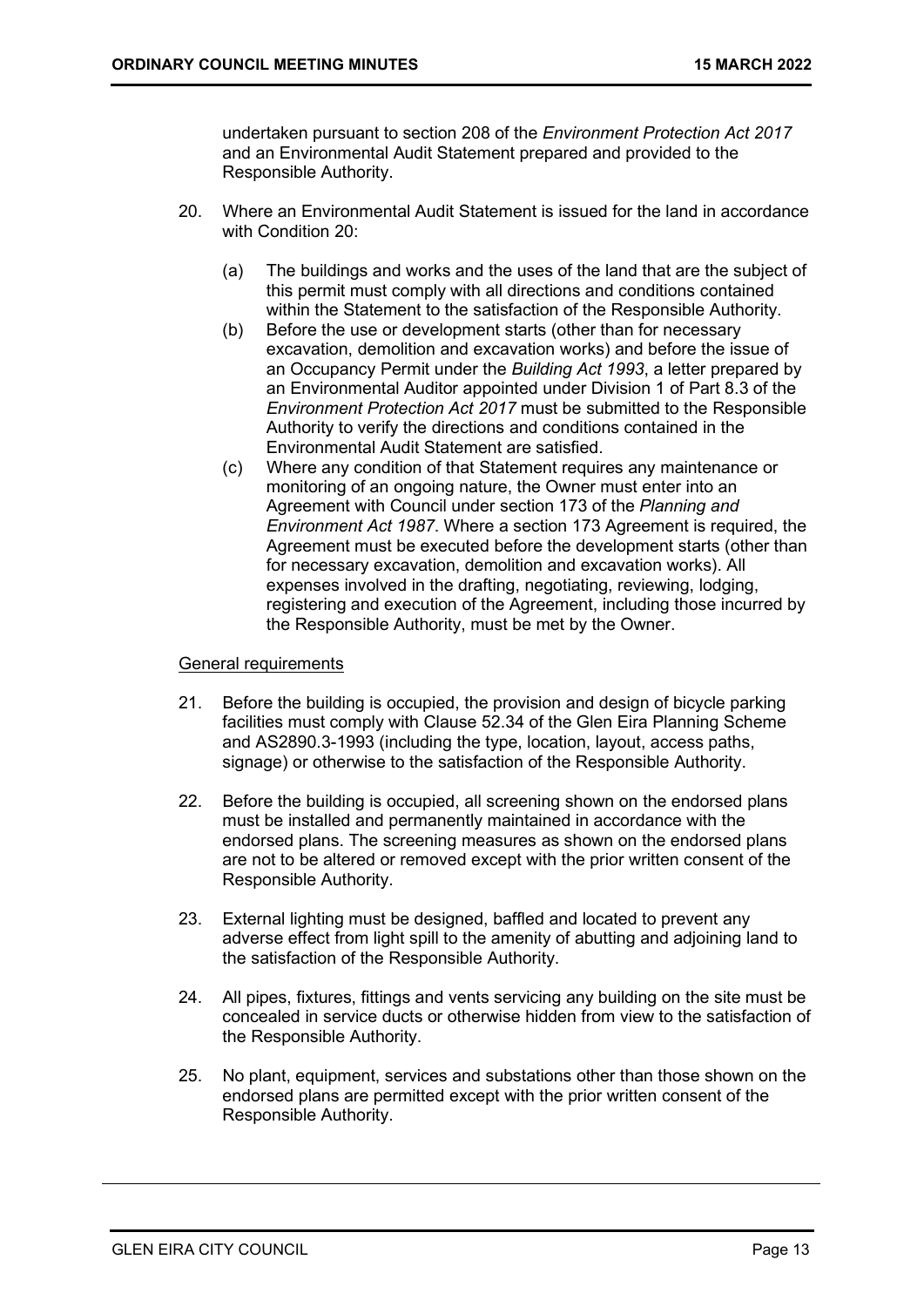26. Any modification to existing infrastructure and services within the road reserve (including, but not limited to electricity supply, telecommunications services, gas supply, water supply, sewerage services and stormwater drainage) necessary to provide the required access to the site, must be undertaken by the permit holder to the satisfaction of the relevant authority. All expenses to undertake modification to infrastructure and services must be met by the owner of the land.

### Permit expiry

- 27. This permit will expire if one of the following circumstances applies:
	- (a) The development is not started within three years of the date of this permit.
	- (b) The development is not completed within five years of the date of this permit.

The Responsible Authority may extend the permit if a request is made in writing in accordance with Section 69 of Planning and Environment Act 1987.

### Permit notes

- Residents of the dwellings allowed under this permit will not be issued Residential Parking Permits (including visitor parking permits).
- Condition 1 of the planning permit sets out the changes that need to happen before the use or development can start. If any other changes are made to the plans that are not generally in accordance with the decision plans, then you will be required to apply for an amendment to the planning permit under Section 72 of the Planning and Environment Act 1987.
- This planning permit represents the planning approval for the use and development of the land. This planning permit does not represent the approval of other departments of Glen Eira City Council or other statutory authorities. Other approvals may be required and may be assessed on different criteria from those that are considered as part of the planning permit process. You are required to ensure you comply with any obligation.
- No net increase in peak stormwater runoff in Council drainage network is permitted. Post development peak storm water discharge to Council drainage network must be maintained to the predevelopment level for 10 year ARI. Detailed plans and computations must be submitted to Council for approval prior to any construction works.
- Drainage associated with basement construction (seepage and agricultural waters are to be filtered to rainwater clarity) must be discharged to the nearest Council Drain /Pit and not be discharged to the kerb and channel.
- All relevant Asset/Engineering Permits must be obtained from Council's Engineering Services Department prior to the commencement of any building works/ works within the Road Reserve/stormwater connection to Council drainage network.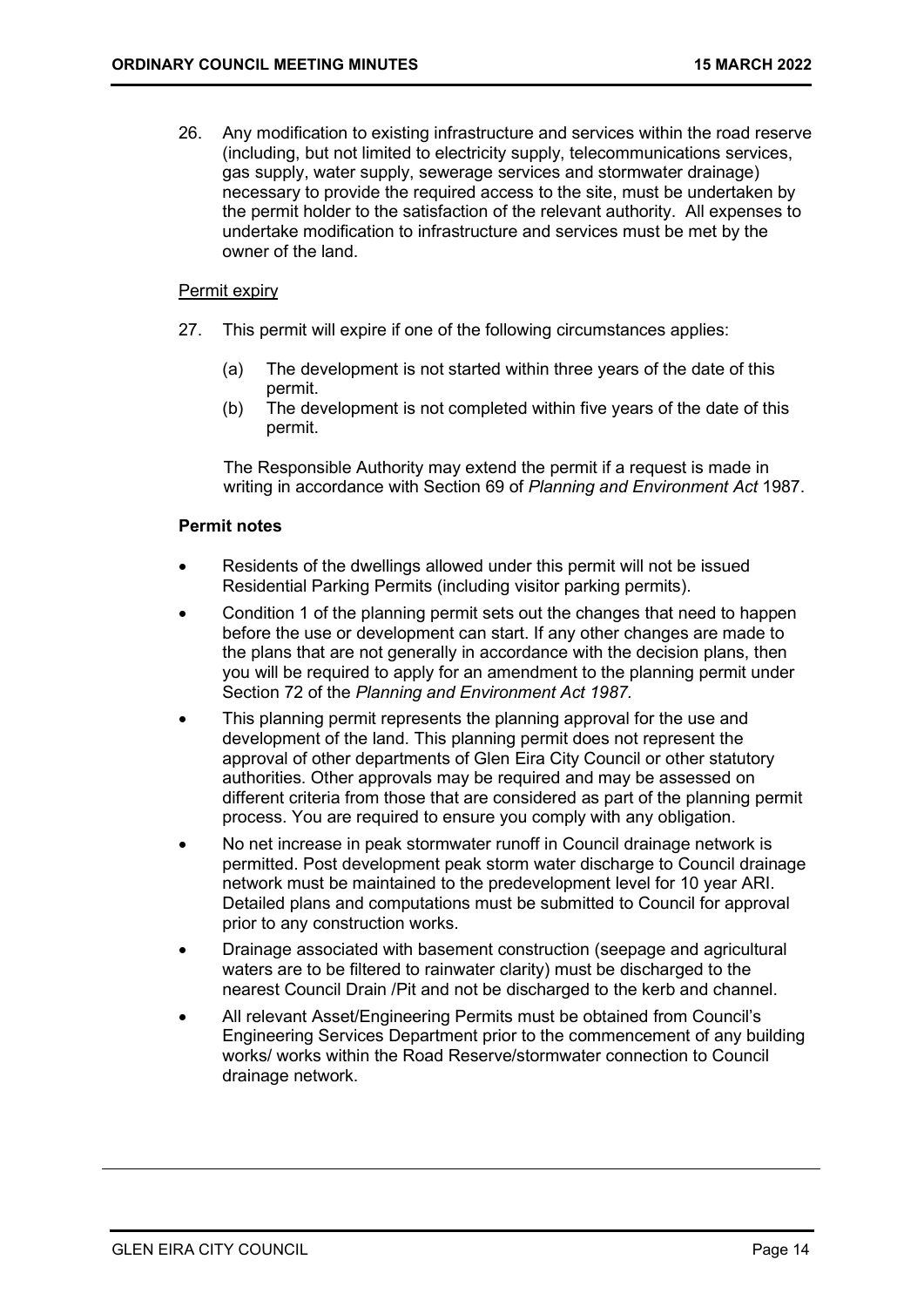Any failure to comply with the conditions of this permit may result in action being taken to have an Enforcement Order made against some or all persons having an interest in the land and may result in legal action or the cancellation of this permit by the Victorian Civil and Administrative Tribunal

# CARRIED UNANIMOUSLY

It is recorded that the Mayor, Cr Magee vacated the Chamber prior to item 8.1 and was not present when this item was considered. It is further recorded that Cr Magee re-entered the Chamber at 8:08pm and resumed as Chair for the remainder of the meeting.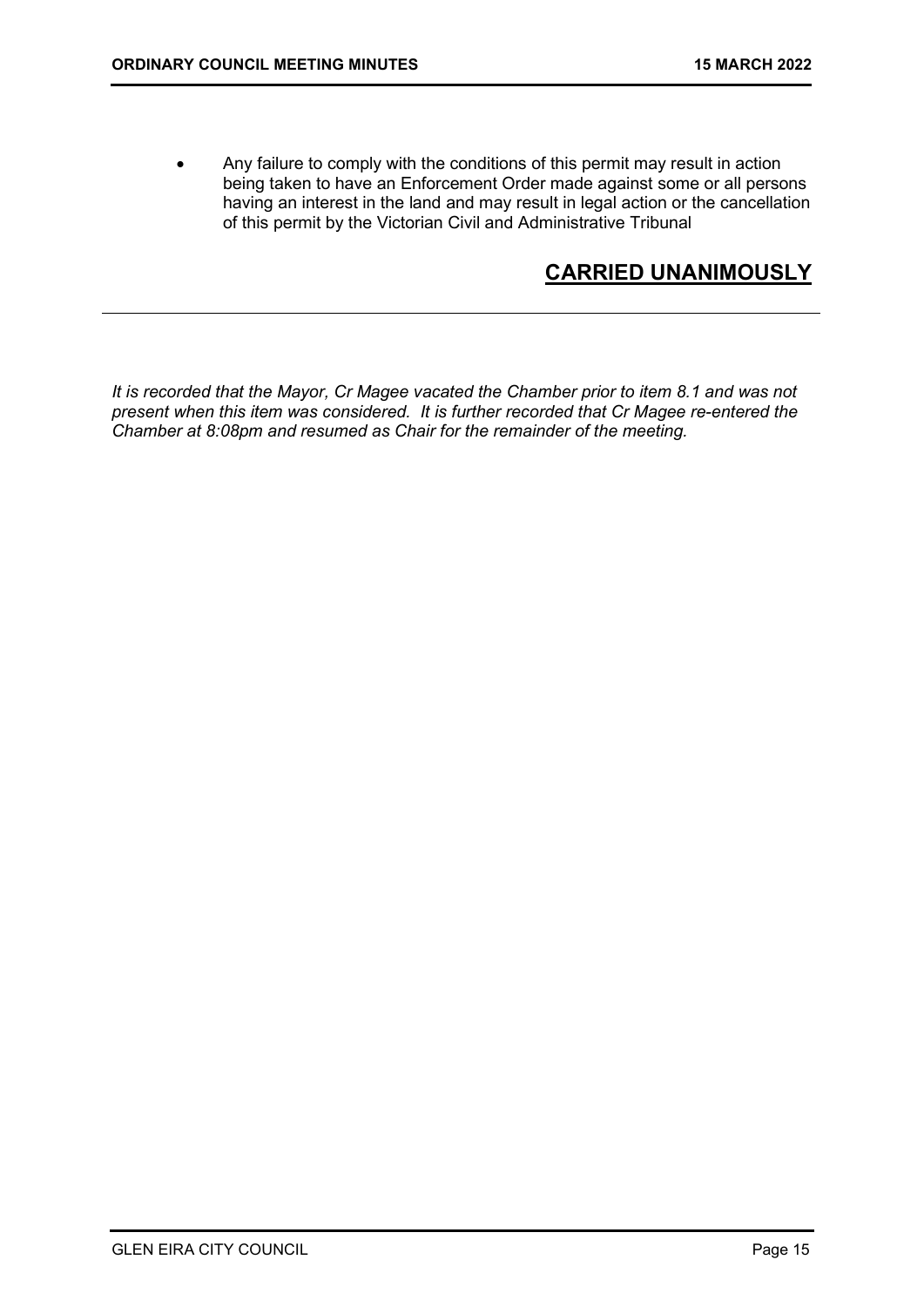### 8.2 VCAT WATCH

Moved: Cr Cade Seconded: Cr Parasol

That Council notes the update on VCAT matters.

# CARRIED UNANIMOUSLY

### 8.3 CONSIDERATION OF SUBMISSIONS RECEIVED DURING EXHIBITION OF PLANNING SCHEME AMENDMENT C220 (PLANNING SCHEME UPDATE)

Moved: Cr Cade Seconded: Cr Esakoff

That Council:

- 1. receives and notes submissions received following the exhibition of Amendment C220 to the Glen Eira Planning Scheme;
- 2. notes the officer report and Attachment 1 to this report Amendment C220 Response to Submissions;
- 3. requests that the Minister for Planning appoints an independent planning panel to consider all submissions received during the exhibition period for Amendment C220; and
- 4. refers the submissions to the independent planning panel for its consideration.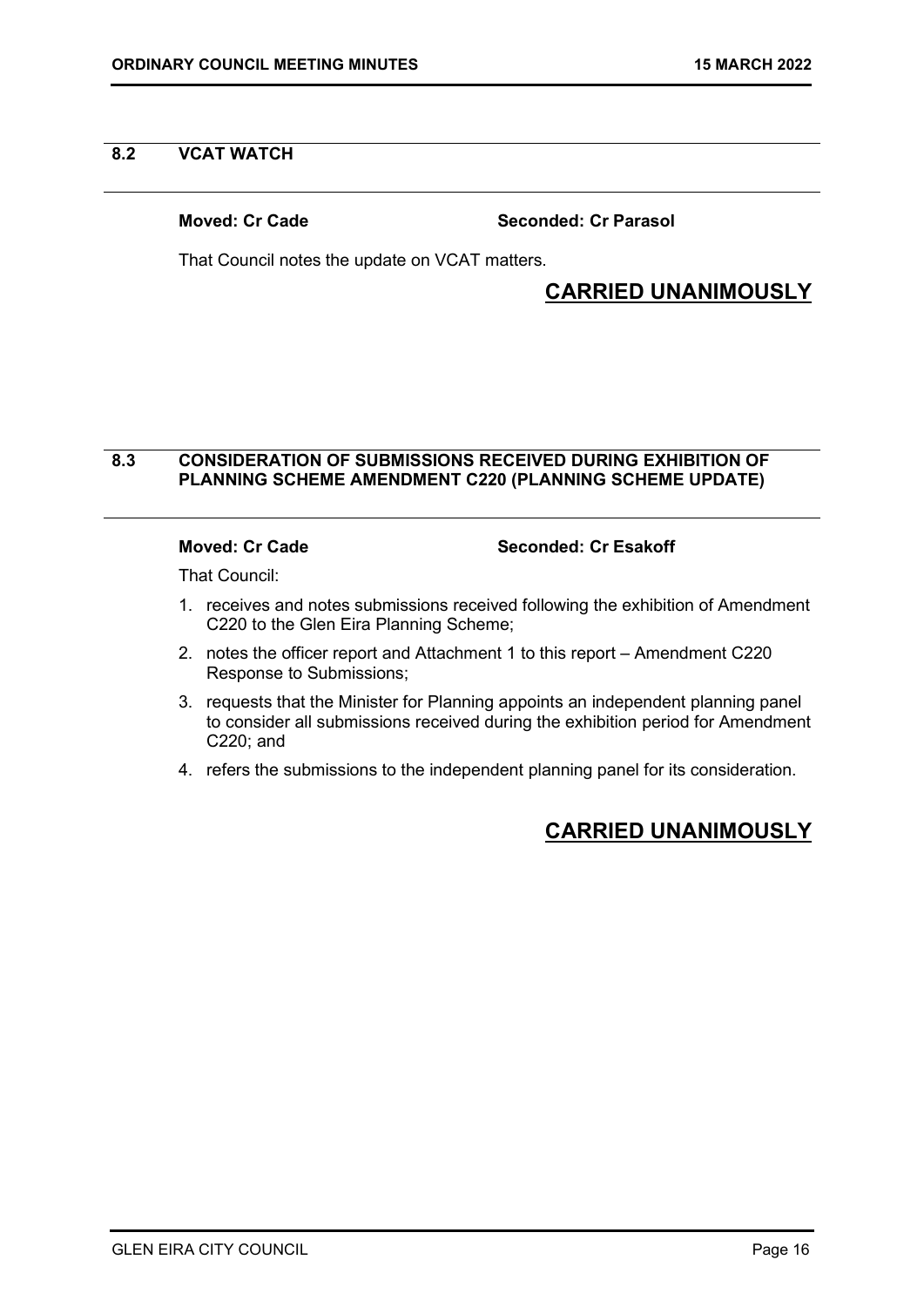### 8.4 CONSIDERATION OF SUBMISSIONS RECEIVED DURING EXHIBITION OF PLANNING SCHEME AMENDMENT C218 (OPEN SPACE CONTRIBUTION RATE)

### Moved: Cr Esakoff Seconded: Cr Cade

That Council:

- 1. receives and notes submissions received following the exhibition of Amendment C218 to the Glen Eira Planning Scheme;
- 2. notes the officer report and Attachment 1 to this report Amendment C218 Response to Submissions;
- 3. requests that the Minister for Planning appoints an independent planning panel to consider:
	- a) all submissions received during the exhibition period for Amendment C218; and,
	- b) the late submissions received (submission 26 and 28) to Amendment C218 in accordance with Section 23 of the Planning and Environment Act 1987; and
- 4. refers the submissions and the late submissions to the independent planning panel for its consideration.

### Procedural Motion

### Moved: Cr Esakoff Seconded: Cr Zyngier

That Council grants Cr Zmood a 1 minute extension of speaking time.

### CARRIED UNANIMOUSLY

For the Motion: Crs Athanasopoulos, Esakoff, Magee, Cade and Parasol (5) Against the Motion: Crs Zmood and Zyngier (2)

# **CARRIED**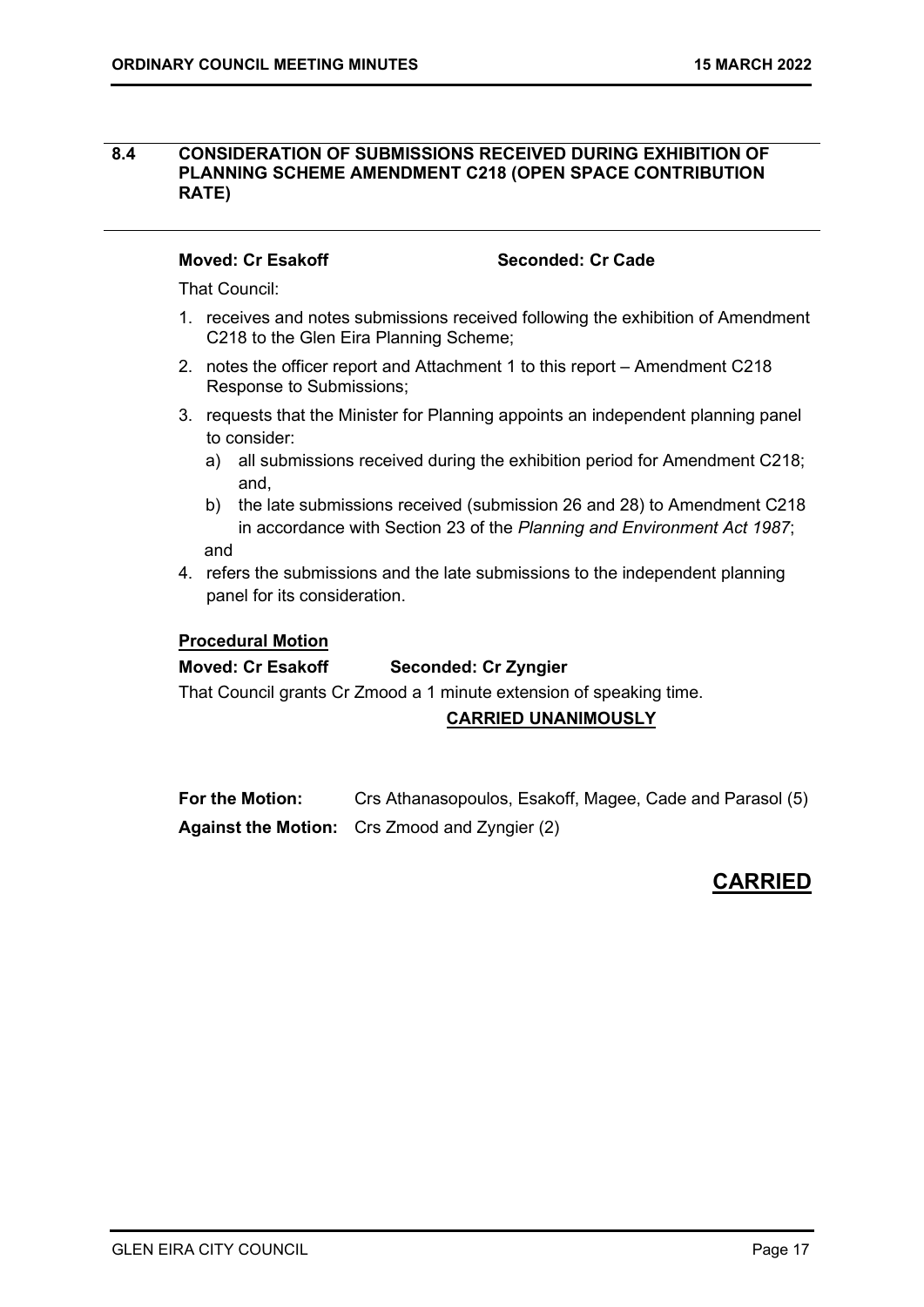### 8.5 AUDIT COMMITTEE BIANNUAL REPORT (SEPT 21-FEB 22)

### Moved: Cr Esakoff Seconded: Cr Parasol

That Council notes the Audit and Risk Committee's Biannual Report for the period September 2021 to February 2022 (Attachment 1 to this report) in accordance with the provisions of the Local Government Act 2020.

# CARRIED UNANIMOUSLY

### 8.6 AUDIT & RISK COMMITTEE MINUTES (18 FEBRUARY 2022)

### Moved: Cr Esakoff Seconded: Cr Parasol

That the minutes of the Audit & Risk Committee meeting held on 18 February 2022 as shown in Attachment 1 to the report be approved.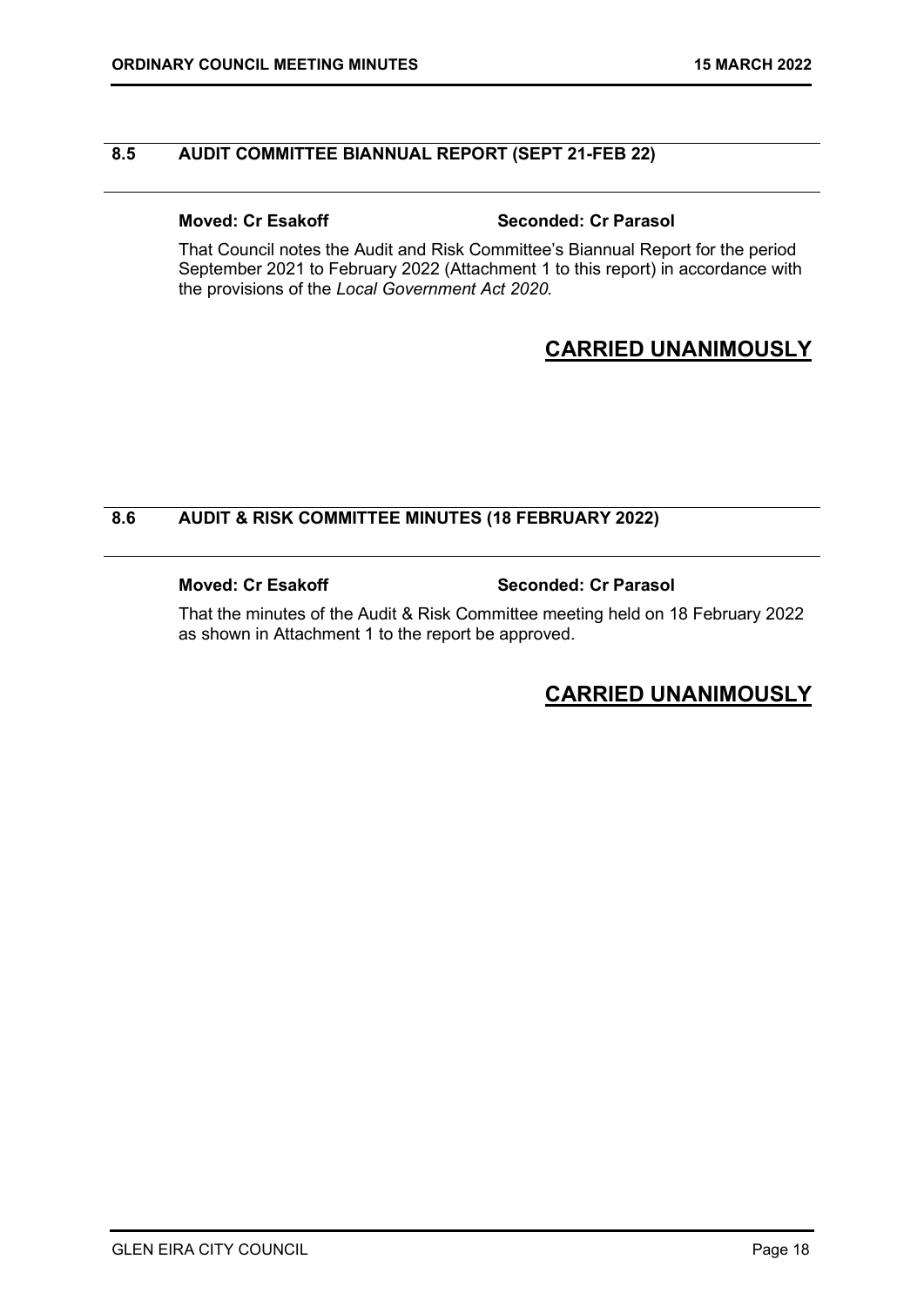### 8.7 ADVANCED WASTE PROCESSING

### Moved: Cr Zmood Seconded: Cr Zyngier

That Council:

- 1. resolves to withdraw from the South East Waste Management Alternative Waste Processing project;
- 2. requests that South East Metropolitan Advanced Waste Processing Pty Ltd buys back Council's Shares for the issue price for the Shares;
- 3. notes that under clause 13.3 of the Management Deed, Council will be taken to have given notice of its withdrawal from the Management Deed and will cease to be a party to the Shareholders Agreement;
- 4. authorises the Chief Executive Officer to write to the Directors, South East Metropolitan Advanced Waste Processing Pty Ltd, and all Councils party to the Project advising them of Council's resolution, and to undertake whatever other actions are necessary to formalise Council's withdrawal from the Project;
- 5. requests that officers commence planning around the various options for the future disposal and processing of residual waste that is unable to be recycled; and
- 6. work together with other councils to explore options for an alternative environmental solution to our landfill.

# CARRIED UNANIMOUSLY

### 8.8 CENTENARY PARK PLAYGROUND REDEVELOPMENT

### Moved: Cr Cade Seconded: Cr Zmood

That Council:

- 1. notes the community feedback received through the consultation process; and
- 2. endorses the playground design (attachments 1 and 2 to the report) and authorises officers to commence detailed design.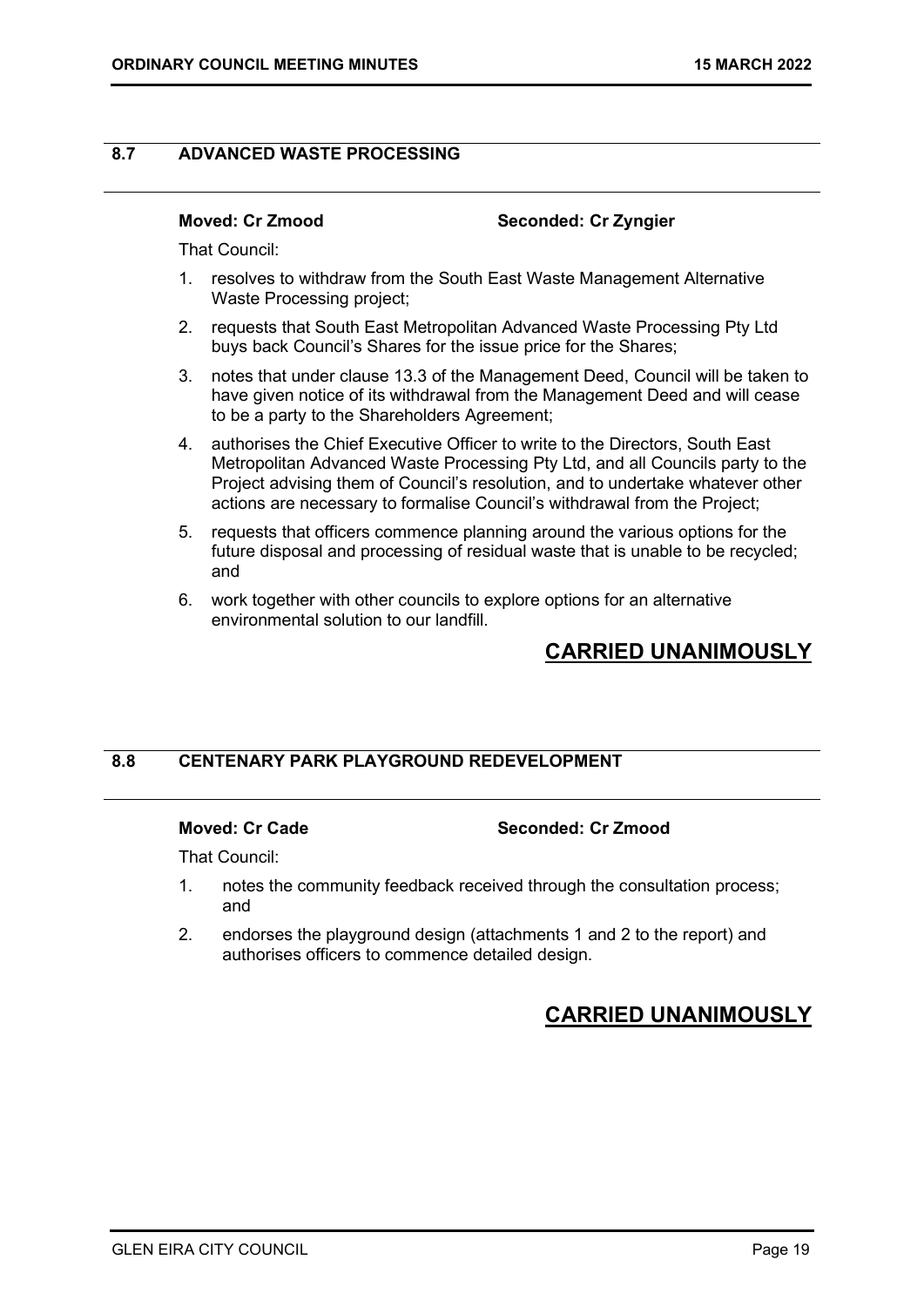### 8.9 INCLUSION OF 5 TREES IN THE CLASSIFIED TREE REGISTER

### Moved: Cr Zmood Seconded: Cr Athanasopoulos

That Council:

- 1. includes the following trees in the Classified Tree Register:
	- a) Liquidambar (Liquidambar styraciflua) located at 14 Cantala Ave, Caulfield North – 23/CTR/2020;
	- b) Southern Blue Gum (Eucalyptus globulus) located at the Public Carpark 2A Ulupna Rd, Ormond – 149/CTR/2021;
	- c) Algerian Oak (Quercus canariensis) located at 18 Wanalta Rd, Carnegie – 199/CTR/2021;
	- d) Port Jackson Fig (Ficus rubiginosa) located in Crosbie Rd, Murrumbeena – 229/CTR/2021;
	- e) South African Bushwillow (Combretum caffrum) located in Hopetoun Gardens, Glen Huntly Rd, Elsternwick – 346/CTR/2022;
- 2. notifies each person who nominated a tree detailed in this report;
- 3. notifies all relevant landholders of the trees detailed in this report; and
- 4. authorises a notice to be published in the Victorian Government Gazette of the decision to include the trees outlined in his report in the Classified Tree Register.

# CARRIED UNANIMOUSLY

### 8.10 GLEN EIRA RECONCILIATION ACTION PLAN 2022-2024 INNOVATE

### Moved: Cr Cade Seconded: Cr Zyngier

That Council endorses the Glen Eira Reconciliation Action Plan 2022-2024 Innovate (Attachment 1 to this report).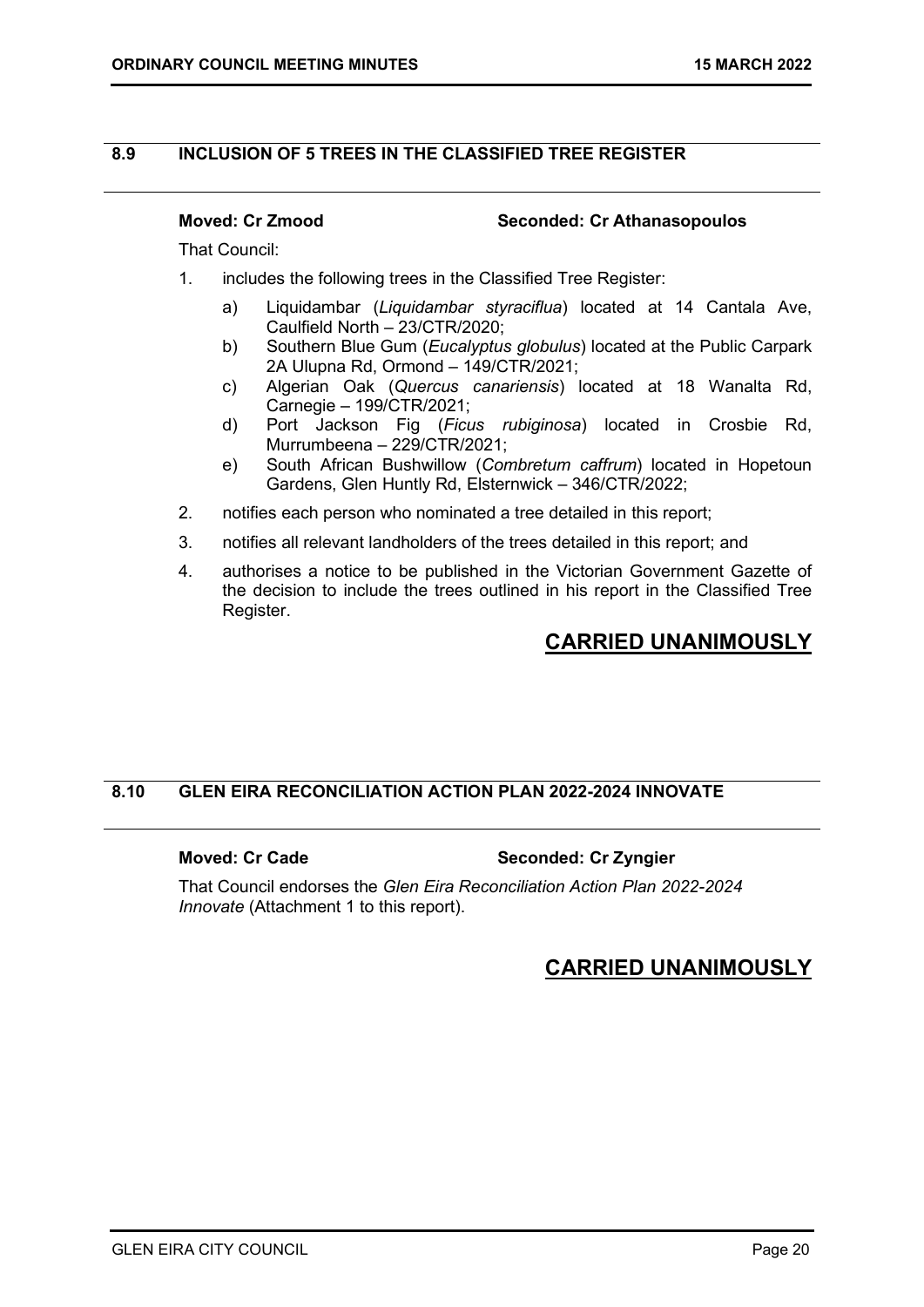### 8.11 GLEN EIRA GENDER EQUALITY ACTION PLAN 2022 - 2025

Moved: Cr Zmood Seconded: Cr Athanasopoulos

That Council endorses the Gender Equality Action Plan 2022-2025 (Attachment 1 to this report).

## CARRIED UNANIMOUSLY

### 8.12 GLEN EIRA CITY COUNCIL SMART CITY ROADMAP

### Moved: Cr Athanasopoulos Seconded: Cr Zmood

That Council endorses the Glen Eira Smart City Roadmap (Attachment 1 to the report).

# CARRIED UNANIMOUSLY

### Procedural Motion

### Moved: Cr Athanasopoulos Seconded: Cr Parasol

That Council extends the meeting to conclude at 11pm.

### CARRIED UNANIMOUSLY

# 8.13 DRAFT COMMUNITY SAFETY PLAN 2022-2025

### Moved: Cr Esakoff Seconded: Cr Cade

That Council endorses the release of the draft Community Safety Plan 2022-2025 (attachment 1 to this report) for public exhibition for a period of 35 days commencing 17 March 2022.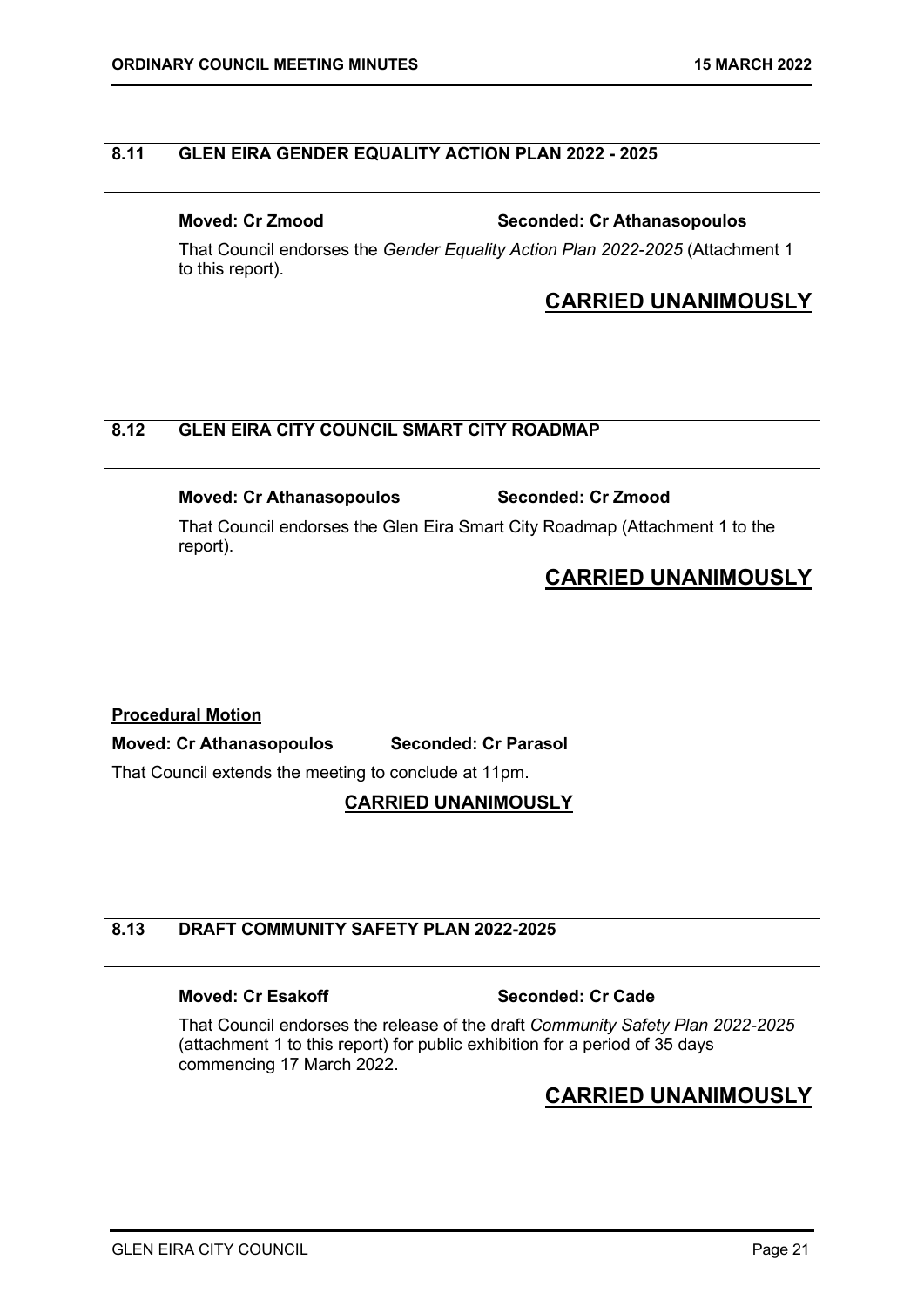### 8.14 GLEN HUNTLY LEVEL CROSSING REMOVAL PROJECT ADVOCACY DOCUMENT

### Moved: Cr Esakoff Seconded: Cr Athanasopoulos

That Council endorse the Glen Huntly LXRP Advocacy Document that is shown in Attachment 1 to the report.

# CARRIED UNANIMOUSLY

### 8.15 TENDER 2022.12 DORIS AND MAUDE STREET RECONSTRUCTION

### Moved: Cr Athanasopoulos Seconded: Cr Zmood

That Council having reviewed and considered the confidential Tender Evaluation report (attachment 1 to this report):

- 1. appoints Presta Construction Group Pty Ltd ACN 096 137 745 as the contractor under Tender number 2022.12 for an amount of \$962,276.50 exclusive of GST (\$1,058,504.15 inclusive of GST) in accordance with the Schedule of Rates submitted;
- 2. prepares the contract in accordance with the Conditions of Contract included in the tender;
- 3. authorises the Chief Executive Officer to execute the contract on Council's behalf;
- 4. notes the attachments to the report remain confidential in accordance with section 3(1)(g) and section 66(5) of the Local Government Act 2020 or until Council resolves otherwise; and
- 5. authorises Council officers to disclose any confidential information in relation to this item, but only to the extent necessary to give effect to the resolution.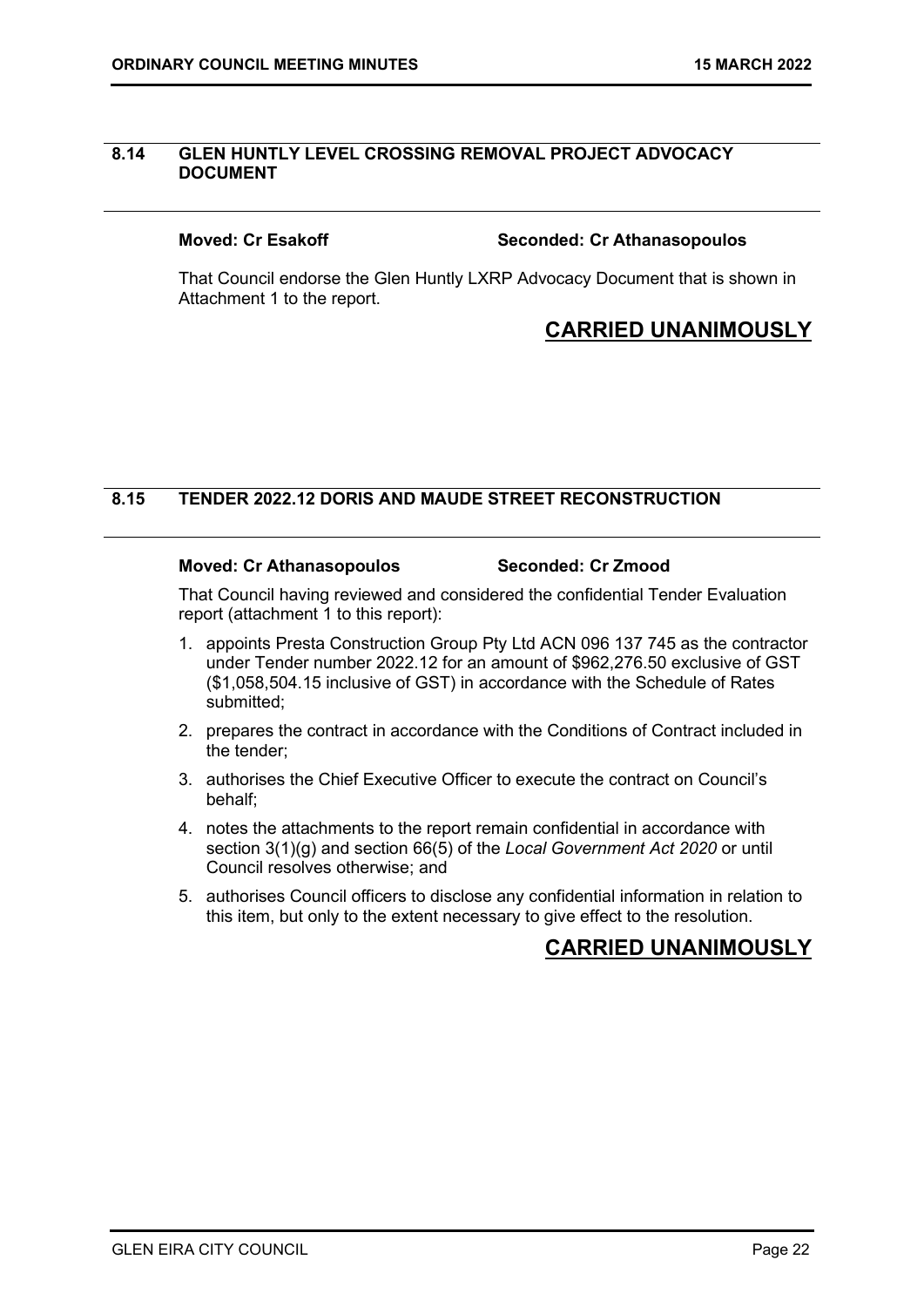### 8.16 SALE OF DISCONTINUED DRAINAGE RESERVE ABUTTING 10, 18, 22-24, 28- 30A AND 36 HALSTEAD STREET, 4 CROMWELL ST AND 115 HAWTHORN ROAD CAULFIELD NORTH

Moved: Cr Zmood Seconded: Cr Cade

That Council:

- 1. has determined that the Land adjoining the rear of 24 and 36A Halstead Street, shown as 1-4, lot 9, lot 11-12, lot 14-15A and Lot 18 on PS640466F in Attachment 1 (to this report), is not reasonably required and approves the sale by private treaty to the owner of the adjoining properties in accordance with section 114 of the Local Government Act 2020 and Council's Road and Reserves Discontinuance and Sale Policy; and
- 2. authorises the Chief Executive Officer to sign all documents relating to the sale of the land from the discontinued drainage reserve to the owners of 24 and 36A Halstead Street, Caulfield North.

# CARRIED UNANIMOUSLY

### 8.17 AMENDMENTS TO HEALTH RECORDS POLICY

### Moved: Cr Cade Seconded: Cr Esakoff

That Council reviews and approves the proposed amendments to the Health Records Policy (Attachment 2 to the report).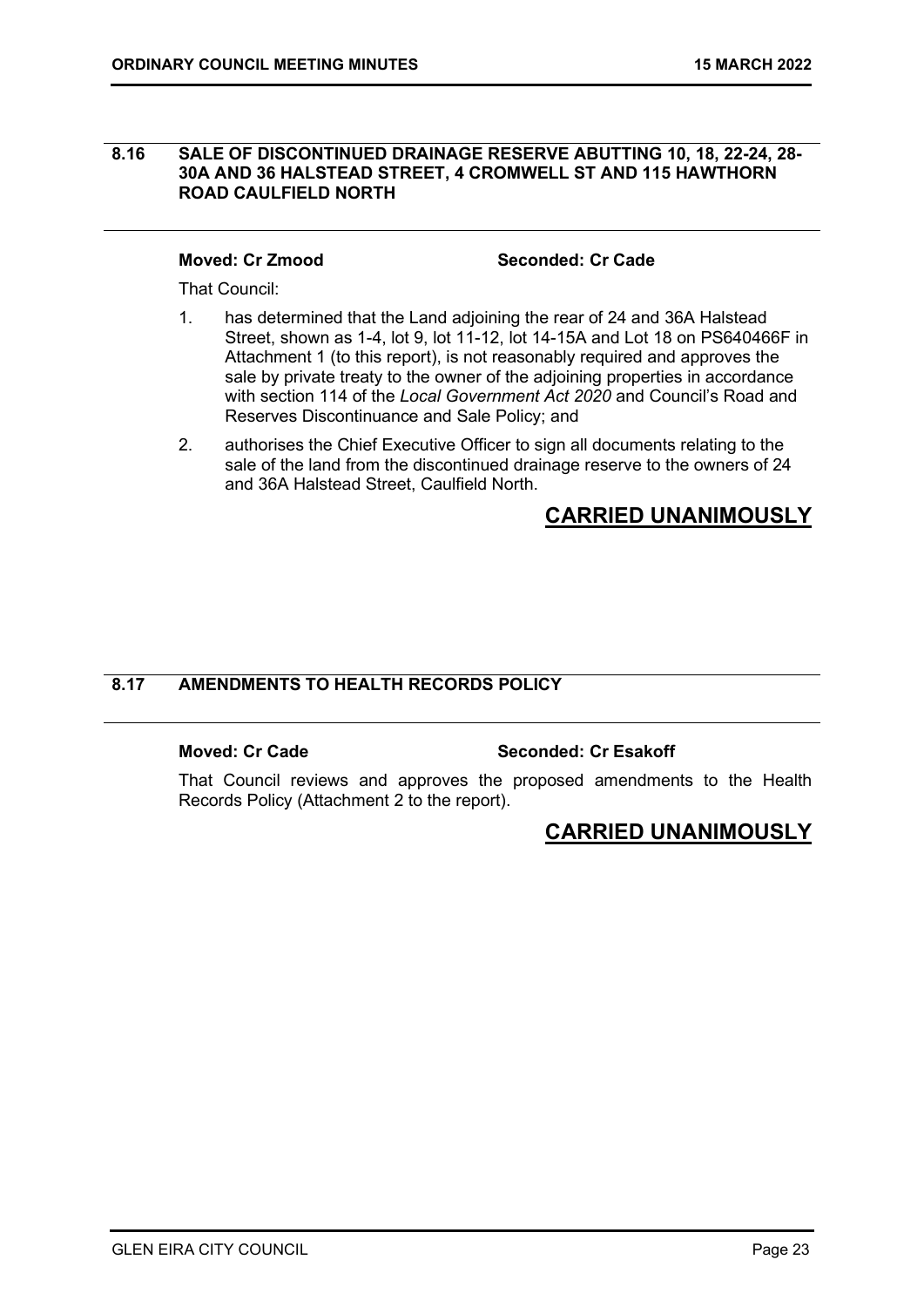### 8.18 TENDER 2022.154 INTERNAL REFURBISHMENT OF CAULFIELD TOWN HALL (GROUND FLOOR)

### Moved: Cr Athanasopoulos Seconded: Cr Cade

That Council having reviewed and considered the attached confidential Tender Evaluation Report:

- 1. appoints SIMBUILT PTY LTD (ABN 86 140 288 080) as the contractor under Tender Number 2022.154 in accordance with the lump sum submitted;
- 2. prepares the contract in accordance with the Conditions of Contract included in the tender;
- 3. notes that the contract is subject to an acceptable independent financial assessment;
- 4. authorises the Chief Executive Officer to execute the contract on Council's behalf;
- 5. authorises the Chief Executive Officer to approve variations to this contract in accordance with the details outlined in the confidential attachment to this report;
- 6. notes the attachments to the report remain confidential in accordance with Section 3(1)(g) and Section 66(5) of the Local Government Act 2020 or until Council resolves otherwise; and
- 7. authorises Council officers to disclose any confidential information in relation to this item, but only to the extent necessary to give effect to the resolution.

# CARRIED UNANIMOUSLY

### 8.19 SUBMISSION - LOCAL GOVERNMENT CULTURE PROJECT

### Moved: Cr Cade Seconded: Cr Zmood

That Council notes the Local Government Culture Project Submission shown as Attachment 1 to the report.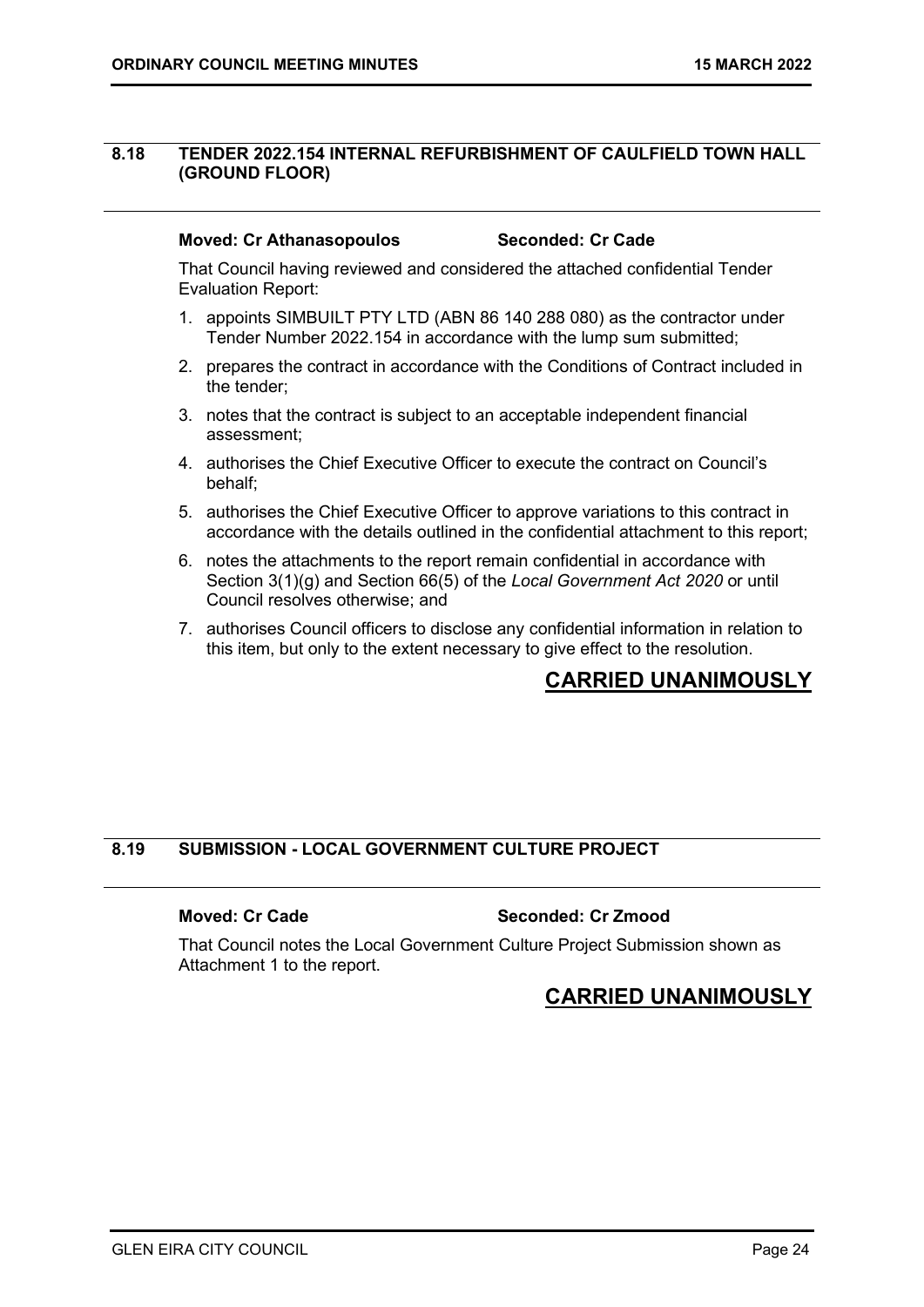### 8.20 DRAFT GLEN EIRA PUBLIC TOILET PLAN 2022-2027

Moved: Cr Zmood Seconded: Cr Athanasopoulos

That Council:

- 1. endorses the draft Public Toilet Plan 2022-2027 (Attachment 1 to the report) for public exhibition and invite submissions as recommended in the report; and
- 2. considers a further report on this matter at the close of the public exhibition.

# CARRIED UNANIMOUSLY

### 9. URGENT BUSINESS – NIL

### 10. ORDINARY BUSINESS

### 10.1 Requests for reports from a member of Council staff

### 10.1.1 International Holocaust Remembrance Alliance (IHRA) working definition of antisemitism

### Moved: Cr Esakoff Seconded: Cr Parasol

 That Council Officers prepare a Report for the April 26 2022 Ordinary Council Meeting setting out the effects of Council adopting the International Holocaust Remembrance Alliance working definition of antisemitism.

For the Motion: Crs Athanasopoulos, Esakoff, Magee, Cade, Parasol and Zmood (6)

Against the Motion: Cr Zyngier (1)

# **CARRIED**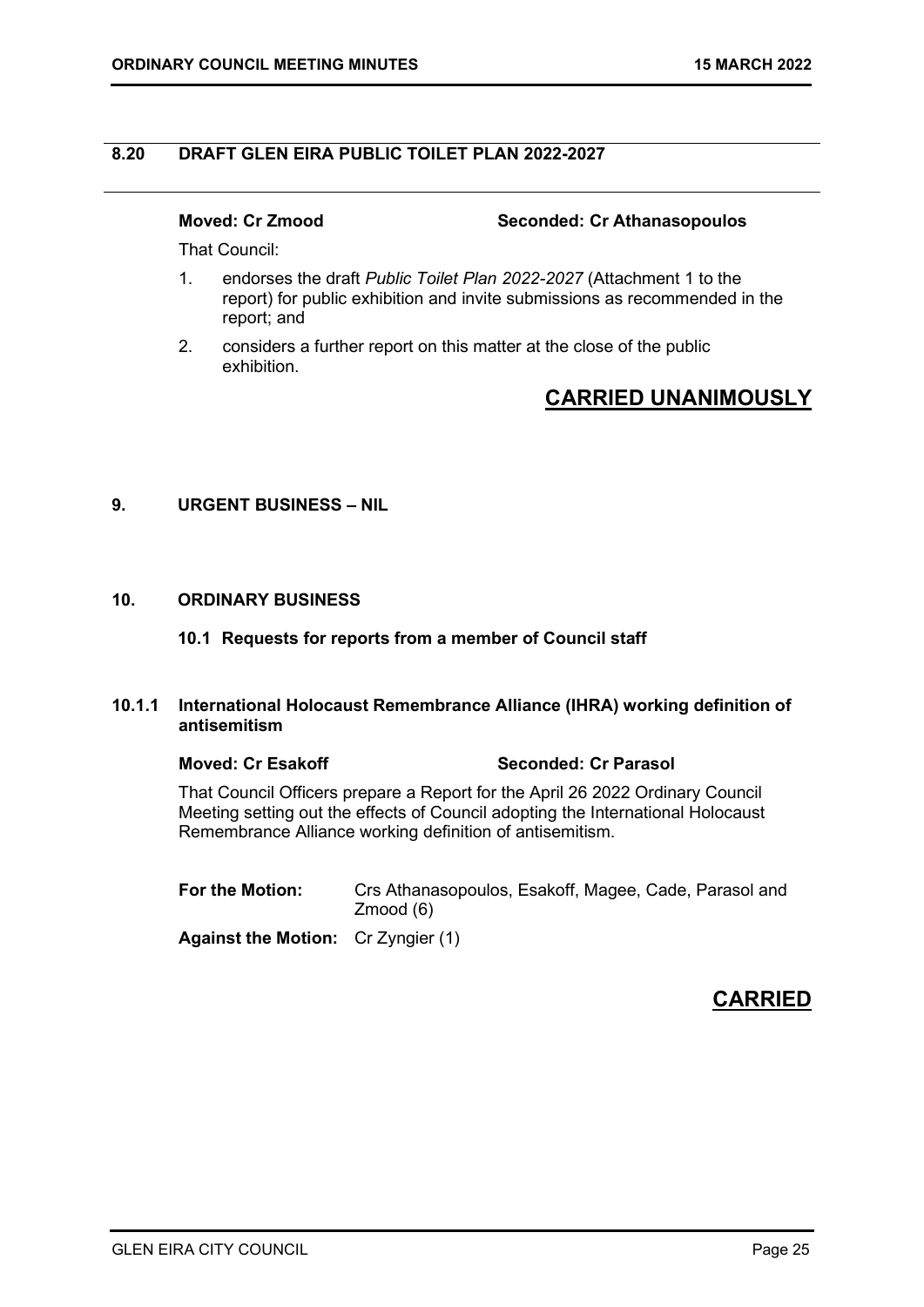- 10.2 Right of reply Nil
- 10.3 Notice of Motion Nil
- 10.4 Councillor questions Nil
- 10.5 Written public questions to Council

Questions were received from Alicia Voges, Rosetta Manaszewicz, Warren Green and Peter Florrimell. As the submitters were not present in the Chamber at this stage of the meeting, their questions and the responses were not read out in accordance with the Written Public Question Guidelines. A letter will be sent to each of the submitters including their questions and the responses.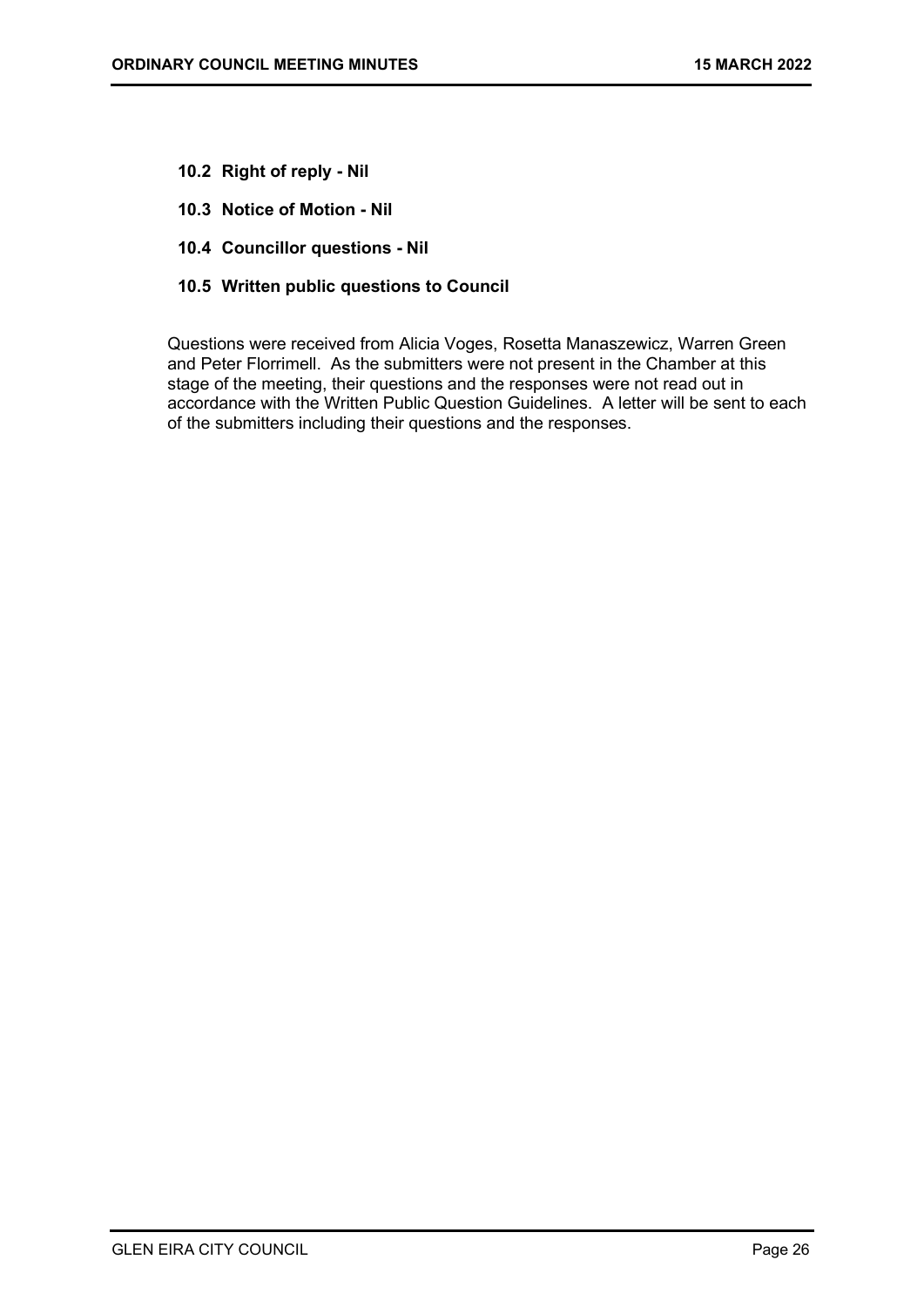### 11. CONFIDENTIAL ITEMS

### Moved: Cr Athanasopoulos Seconded: Cr Zmood

That pursuant to Section 66(1) and 66(2)(a) of the Local Government Act 2020, the Council resolves that so much of this meeting be closed to members of the public, as is required for Council to consider the following matters that are confidential in accordance with Section 3(1) of the Act:

### 11.1 VCAT matter - Consideration of without prejudice plans

This agenda item is confidential information for the purposes of section 3(1) of the Local Government Act 2020:

- because it is legal privileged information, being information to which legal professional privilege or client legal privilege applies (section 3(1)(e)); and
- To form a position on without prejudice amended plans provided in confidence following a VCAT Compulsory Conference

### 11.2 Open Space Strategy Project

This agenda item is confidential information for the purposes of section 3(1) of the Local Government Act 2020:

- because it is Council business information, being information that would prejudice the Council's position in commercial negotiations if prematurely released (section 3(1)(a)); and
- may unreasonably expose Council to a financial disadvantage

# CARRIED UNANIMOUSLY

The Mayor advised that following consideration of the confidential items, the meeting will be closed.